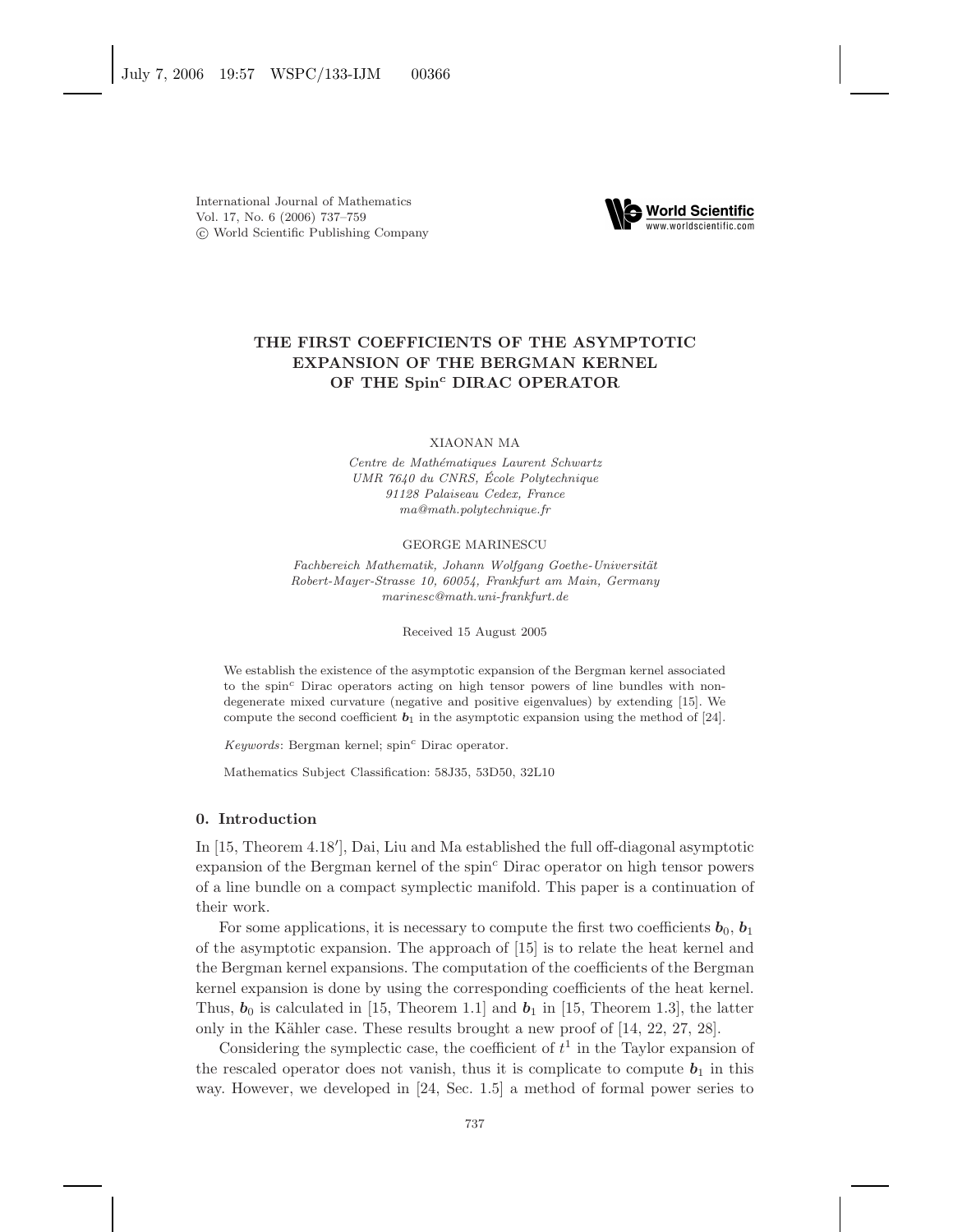compute the coefficients for the renormalized Bochner–Laplacian. The main result of this paper is Theorem 2.1, where we compute the coefficient  $b_1$  in the asymptotic expansion of the Bergman kernel associated to the spin<sup>c</sup> Dirac operators by applying the method in [24, Secs. 1.5, 2.3]. Comparing with [24, Sec. 2.3], the contribution from the coefficient of  $t^1$  in the Taylor expansion of the rescaled operator  $L_2^t$  in (2.7) is quite complicate here. But after taking the trace in (2.2), we refind the Hermitian scalar curvature of [17]. For more details on our approach we also refer the readers to our recent book [25].

Another feature of the paper is that we do not suppose that the almost complex structure polarizes the curvature of the line bundle, that is we allow bundles with mixed curvature (negative and positive eigenvalues). In Sec. 1, we explain that the arguments in  $[15]$  still work well under this condition (cf.  $(1.6)$ ). Then we compute the coefficient  $\mathbf{b}_1$  in Sec. 2.

## **1. Bergman Kernel of the Spin***<sup>c</sup>* **Dirac Operator**

This section is organized as follows. In Sec. 1.1, we recall the Lichnerowicz formula for the spin<sup>c</sup> Dirac operator  $D_p$ . As a consequence we exhibit the spectral gap for  $D_p^2$  without assumption that the almost complex structure J polarizes the symplectic form  $\omega$ . This is done in Sec. 1.2. We explain in Sec. 1.3 the full off-diagonal asymptotic expansion for the Bergman kernel. Then we show how to handle the operator  $\overline{\partial} + \overline{\partial}^*$ , which is the content of Sec. 1.4, we explain also its relation to the tangential Cauchy–Riemann complex in Sec. 1.5.

## **1.1.** *The spin<sup>c</sup> Dirac operator*

Let  $(X, \omega)$  be a compact connected symplectic manifold of real dimension  $2n$ . Assume that there exists a Hermitian line bundle  $L$  over  $X$  endowed with a Hermitian connection  $\nabla^L$  with the property that  $\frac{\sqrt{-1}}{2\pi}R^L = \omega$ , where  $R^L = (\nabla^L)^2$ is the curvature of  $(L, \nabla^L)$ . Let  $(E, h^E)$  be a Hermitian vector bundle on X with Hermitian connection  $\nabla^E$  and its curvature  $R^E$ .

Let J be an almost complex structure on  $TX$  and  $g^{TX}$  be a Riemannian metric on X compatible with J, i.e.  $g^{TX}(\cdot, \cdot) = g^{TX}(J \cdot, J \cdot)$ . We designate by  $\nabla^{TX}$  the Levi–Civita connection on  $(TX, q^{TX})$  and by  $R^{TX}$  and  $r^X$  its curvature and scalar curvature, respectively.

The almost complex structure J induces a splitting  $TX \otimes_{\mathbb{R}} \mathbb{C} = T^{(1,0)}X \oplus$  $T^{(0,1)}X$ , where  $T^{(1,0)}X$  and  $T^{(0,1)}X$  are the eigenbundles of J corresponding to the eigenvalues  $\sqrt{-1}$  and  $-\sqrt{-1}$  respectively. Then  $P^{(1,0)} = \frac{1}{2}(1 - \sqrt{-1}J)$  is the projection from  $TX \otimes_{\mathbb{R}} \mathbb{C}$  onto  $T^{(1,0)}X$ . For any  $v \in TX \otimes_{\mathbb{R}} \mathbb{C}$  with decomposition  $v = v_{1,0} + v_{0,1} \in T^{(1,0)}X \oplus T^{(0,1)}X$ , let  $\overline{v}_{1,0}^* \in T^{*(0,1)}X$  be the metric dual of  $v_{1,0}$ . Then  $c(v) = \sqrt{2}(\overline{v}_{1,0}^* \wedge -i_{v_{0,1}})$  defines the Clifford action of v on  $\Lambda(T^{*(0,1)}X)$ , where  $\wedge$  and  $i$  denote the exterior and interior product respectively.

Let  $\nabla^{T^{(1,0)}X} = P^{(1,0)}\nabla^{TX}P^{(1,0)}$  be the connection on  $T^{(1,0)}X$  induced by  $\nabla^{TX}$ , with curvature  $R^{T^{(1,0)}X}$ . Let  $\nabla^{\text{Cliff}}$  be the Clifford connection on  $\Lambda(T^{*(0,1)}X)$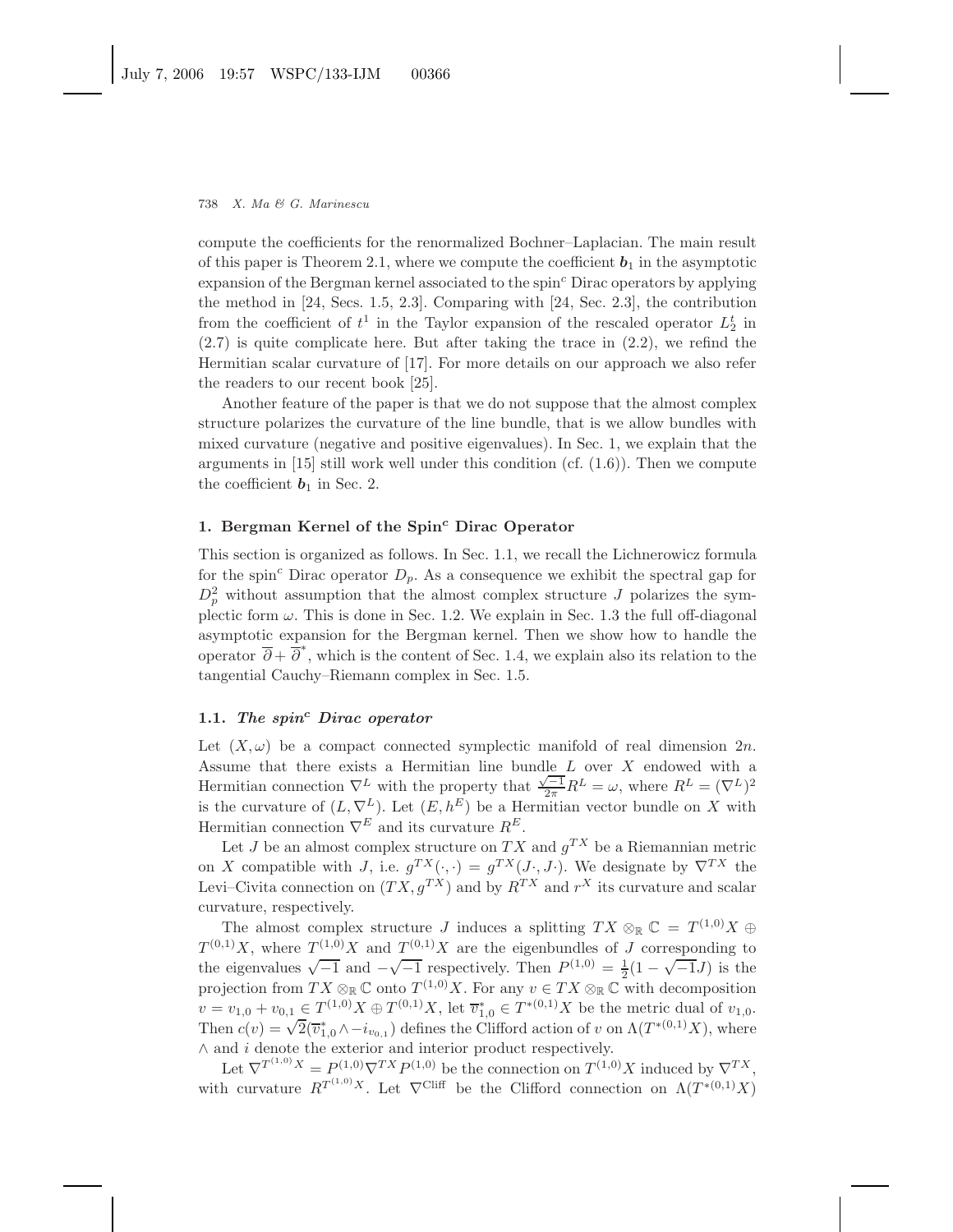induced canonically by  $\nabla^{TX}$  (cf. [23, Sec. 2])<sup>a</sup> and let  $R^{\text{Cliff}}$  be its curvature. Let  $\nabla^X J$  be the covariant derivative of J induced by  $\nabla^{TX}$ . Let  $\{e_i\}_{1\leq i\leq 2n}$  be an orthonormal basis of  $TX$ . From the definitions, we get (cf. also [24, (0.12)])

$$
R^{T^{(1,0)}X} = P^{1,0} \left[ R^{TX} - \frac{1}{4} (\nabla^X J) \wedge (\nabla^X J) \right] P^{1,0},
$$
  
\n
$$
R^{\text{Cliff}} = \frac{1}{4} \langle R^{TX} e_l, e_m \rangle c(e_l) c(e_m) + \frac{1}{2} \text{Tr} \left[ R^{T^{(1,0)}X} \right].
$$
\n(1.1)

Let  $\nabla^{E_p}$  be the connection on  $E_p := \Lambda(T^{*(0,1)}X) \otimes L^p \otimes E$  induced by  $\nabla^{\text{Cliff}}$ ,  $\nabla^L$  and  $\nabla^E$ . The spin<sup>c</sup> Dirac operator  $D_p := \sum_i c(e_i) \nabla_{e_i}^{E_p}$  and acts on  $\Omega^{0,\bullet}(X, L^p \otimes E) =$ <br>  $\bigoplus_{a=0}^n \Omega^{0,q}(X, L^p \otimes E)$ , the direct sum of spaces of  $(0, q)$ -forms with values in  $L^p \otimes E$ .  $\bigoplus_{a=0}^n \Omega^{0,q}(X, L^p \otimes E)$ , the direct sum of spaces of  $(0, q)$ -forms with values in  $L^p \otimes E$ . We content ourselves to describe the operator  $D_p^2$  in the sequel.

Let  $\langle \cdot, \cdot \rangle_{E_p}$  be the metric on  $E_p$  induced by  $g^{TX}$ ,  $h^L$  and  $h^E$ . Let  $dv_X$  be the Riemannian volume form of  $(TX, g^{TX})$ . The  $L^2$ -scalar product on  $\Omega^{0,\bullet}(X, L^p \otimes E)$ , the space of smooth sections of  $E_p$ , is given by

$$
\langle s_1, s_2 \rangle = \int_X \langle s_1(x), s_2(x) \rangle_{E_p} dv_X(x).
$$
 (1.2)

We denote the corresponding norm with  $\|\cdot\|_{L^2}$ .

Let  $(\nabla^{E_p})^*$  be the formal adjoint of  $\nabla^{E_p}$  with respect to (1.2). Set

$$
\mathbf{c}(R) = \frac{1}{2} \left( R^E + \frac{1}{2} \text{Tr} \left[ R^{T^{(1,0)}} X \right] \right) (e_l, e_m) c(e_l) c(e_m). \tag{1.3}
$$

Then the Lichnerowicz formula [4, Theorem 3.52] (cf. [23, Theorem 2.2]) for  $D_p^2$  is

$$
D_p^2 = (\nabla^{E_p})^* \nabla^{E_p} + \frac{1}{4}r^X + \frac{1}{2}p R^L(e_l, e_m) c(e_l) c(e_m) + \mathbf{c}(R).
$$
 (1.4)

The Bergman kernel  $P_p(x, x')$ ,  $(x, x' \in X)$ , is the smooth kernel with respect to  $dv_X(x')$  of the orthogonal projection  $P_p$  from  $\Omega^{0,\bullet}(X, L^p \otimes E)$  on Ker  $D_p$ . Then  $P_p(x, x)$  is an element of End  $(\Lambda(T^{*(0,1)}X) \otimes E)_x$ .

## **1.2.** *Spectral gap of the spin<sup>c</sup> Dirac operator*

We choose the almost complex structure J such that  $\omega$  is J-invariant, i.e.  $\omega(\cdot, \cdot)$  =  $\omega(J,\bar{J}\cdot)$ . But we do not suppose that  $\omega(\cdot,\bar{J}\cdot)$  is positive in Secs. 1.2–1.4. This is the difference comparing with the assumption in [15, 23, 24].

Let  $J: TX \to TX$  be the skew-adjoint linear map which satisfies the relation

$$
\omega(u, v) = g^{TX}(\mathbf{J}u, v) \tag{1.5}
$$

for  $u, v \in TX$ . Then J commutes with **J**. Thus  $\mathbf{J} \in \text{End}(T^{(1,0)}X)$ , and for any  $x \in X$ , we can diagonalize **J**<sub>x</sub>, i.e. find an orthonormal basis  $\{w_j\}_{j=1}^n$  of  $T^{(1,0)}X$ 

<sup>a</sup>In [23, (2.3)], one missed a term " $+\frac{1}{2}\text{Tr}_{T^{(1,0)}X}\Gamma$ " in the right-hand side of the first line, and the second line should be read as "=  $d + \sum_{lm} \{(\Gamma w_l, \overline{w}_m) \overline{w}^m \wedge i_{\overline{w}_l} + \cdots \}$ .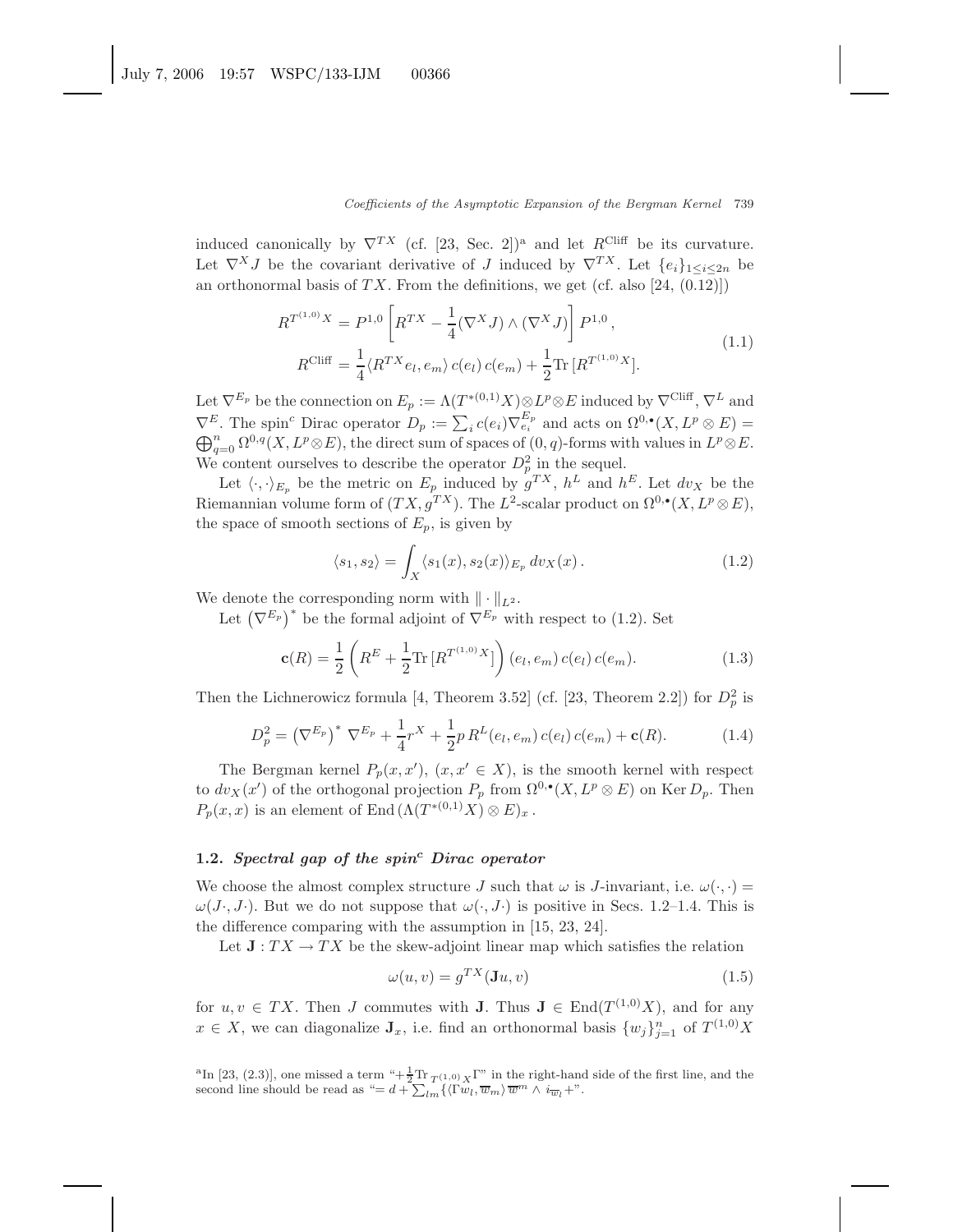such that  $\mathbf{J}_x w_j = \frac{\sqrt{-1}}{2\pi} a_j(x) w_j$  with  $a_j(x) \in \mathbb{R}$ . As  $\omega$  is non-degenerate, the number of negative eigenvalue of  $\mathbf{J}_x \in \text{End}(T_x^{(1,0)}X)$  does not depend on x, and we denote it by q (in [15, 23, 24], we suppose that  $q = 0$ ). From now on, we assume that

$$
\mathbf{J}_x w_j = \frac{\sqrt{-1}}{2\pi} a_j w_j, \qquad a_j(x) < 0 \text{ for } j \le q \quad \text{and} \quad a_j(x) > 0 \text{ for } j > q. \tag{1.6}
$$

Then the vectors  $\{w_j\}_{j=1}^q$  span a sub-bundle W of  $T^{(1,0)}X$ . Set

$$
\omega_d(x) = -\sum_{j=1}^n a_j \, \overline{w}^j \wedge i \, \overline{w}_j + \sum_{j=1}^q a_j = \sum_{j=1}^q a_j i \, \overline{w}_j \wedge \overline{w}^j - \sum_{j=q+1}^n a_j \, \overline{w}^j \wedge i \, \overline{w}_j,
$$
  

$$
\tau(x) = \pi \text{Tr} |_{TX} (-\mathbf{J}^2)^{1/2} = \sum_{j=1}^n |a_j| = -\sum_{j=1}^q a_j + \sum_{j=q+1}^n a_j,
$$
  

$$
\mu_0 = \inf_{x \in X, j} |a_j(x)|.
$$
 (1.7)

Then we have

$$
\frac{1}{2}R^{L}(e_{l}, e_{m}) c(e_{l}) c(e_{m}) = -2\omega_{d} - \tau.
$$
\n(1.8)

The following result extends [23, Theorem 2.5] to the current situation. We denote by  $\Omega^{\neq q}(X, L^p \otimes E) = \bigoplus_{k \neq q} \Omega^{0,k}(X, L^p \otimes E).$ 

**Theorem 1.1.** *There exists*  $C > 0$  *such that for any*  $p \in \mathbb{N}$ 

$$
||D_p s||_{L^2}^2 \ge (2p\mu_0 - C) ||s||_{L^2}^2, \quad \text{for } s \in \Omega^{\neq q}(X, L^p \otimes E). \tag{1.9}
$$

**Proof.** By (1.4) and (1.8), for  $s \in \Omega^{0,\bullet}(X, L^p \otimes E)$ ,

$$
||D_p s||_{L^2}^2 = \{ ||\nabla^{\Lambda^0, \bullet} \otimes L^p \otimes E_s||_{L^2}^2 - p\langle \tau(x)s, s \rangle \} - 2p\langle \omega_d s, s \rangle + \left\langle \left(\frac{1}{4}r^X + \mathbf{c}(R)\right)s, s \right\rangle.
$$
 (1.10)

We consider now  $s \in \mathscr{C}^{\infty}(X, L^p \otimes E')$ , where  $E' = E \otimes \Lambda(T^{*(0,1)}X)$ . We apply [23, Corollary 2.4] which is a direct consequence of the Lichnerowicz formula (cf. also [20, Theorem 1], [10, Theorem 2.1], [13, Theorem 4.4]), to the almost complex structure  $J' \in$  End(*TX*) defined by

$$
J'w_j = -\sqrt{-1}w_j \text{ for } j \le q \text{ and } J'w_j = \sqrt{-1}w_j \text{ for } j > q,
$$

then we get there exists  $C > 0$  such that for any  $p > 0$ ,  $s \in \mathscr{C}^{\infty}(X, L^p \otimes E')$ , we have

$$
\left\|\nabla^{L^{p}\otimes E'}s\right\|_{L^{2}}^{2} - p\langle\tau(x)s,s\rangle \geq -C\|s\|_{L^{2}}^{2}.
$$
\n(1.11)

If  $s \in \Omega^{\neq q}(X, L^p \otimes E)$ , the second term of  $(1.10), -2p \langle \omega_d s, s \rangle$  is bounded below by  $2p\mu_0||s||_{L^2}^2$ , while the third term of  $(1.10)$  is  $\mathcal{O}(||s||_{L^2}^2)$ . The proof of  $(1.9)$  is completed.  $\Box$ 

Set

$$
D_p^+ = D_p|_{\Omega^{0,\text{even}}}, \quad D_p^- = D_p|_{\Omega^{0,\text{odd}}},
$$
  

$$
o_q = - \quad \text{if } q \text{ is even}; \quad o_q = + \quad \text{if } q \text{ is odd}.
$$
 (1.12)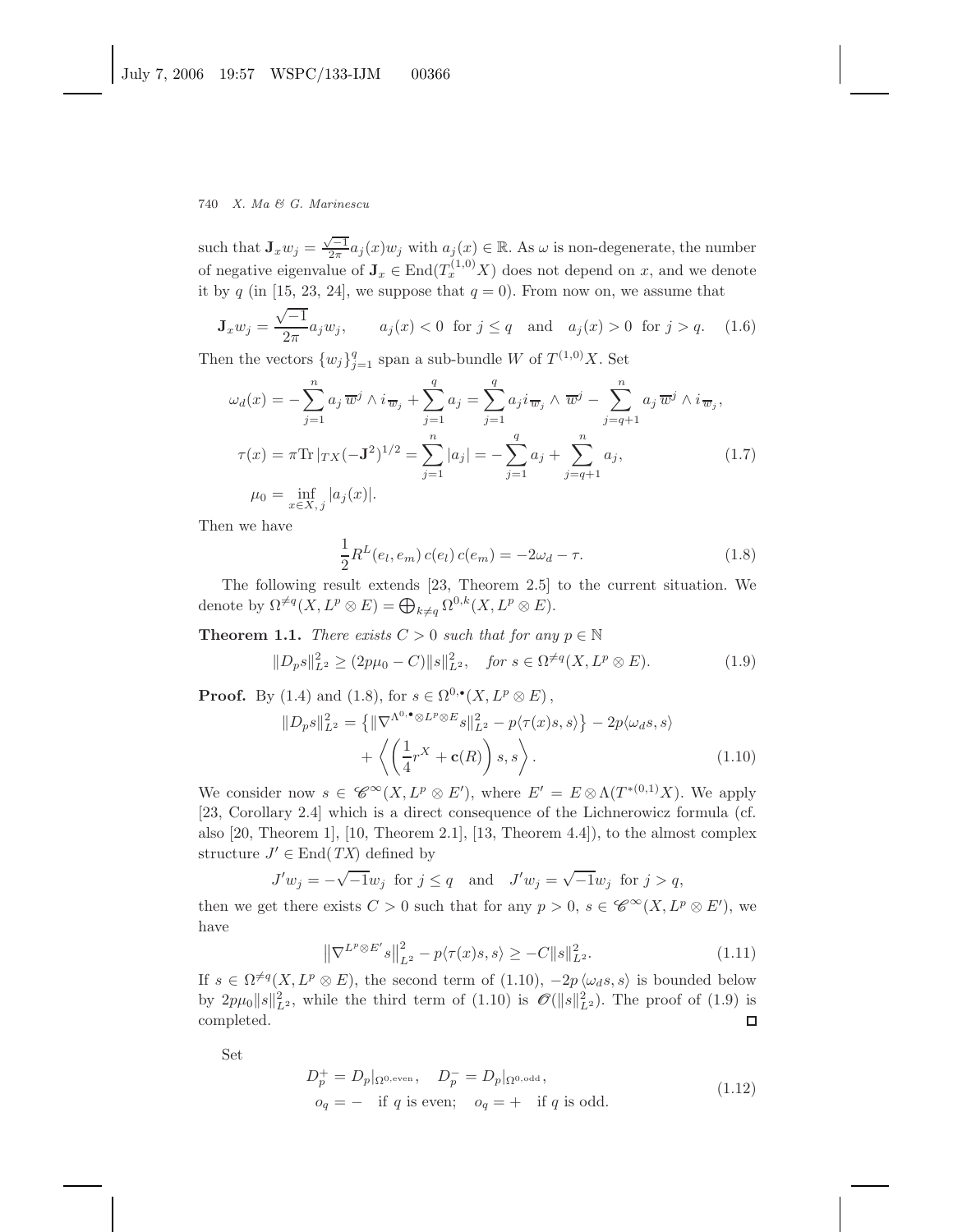By using the trick of the proof of Mckean–Singer formula and Theorem 1.1, the same proof as in [23, Sec. 3] gives the following extension of [23, Theorem 1.1]. For any operator A, we denote by  $Spec(A)$  the spectrum of A.

**Theorem 1.2.** *There exists*  $C > 0$  *such that for*  $p \in \mathbb{N}$ ,

$$
Spec(D_p^2) \subset \{0\} \cup [2p\mu_0 - C, +\infty[.
$$
\n(1.13)

*For* p *large enough*, *we have*

$$
\operatorname{Ker} D_p^{o_q} = \{0\}.\tag{1.14}
$$

## **1.3.** *Off-diagonal asymptotic expansion of Bergman kernel*

The existence of the spectral gap expressed in Theorem 1.2 allows us to obtain immediately as in [15, Proposition 4.1] the far off-diagonal behavior of the Bergman kernel. Namely, for any  $l, m \in \mathbb{N}$  and  $\varepsilon > 0$ , there exists  $C_{l,m,\varepsilon} > 0$  such that for  $p \geq 1, x, x' \in X, d(x, x') > \varepsilon,$ 

$$
|P_p(x, x')| \mathcal{C}^m(x \times x) \le C_{l,m,\varepsilon} p^{-l}.\tag{1.15}
$$

We denote by  $I_{\det(\overline{W}^*)\otimes E}$  the orthogonal projection from  $\mathbf{E} := \Lambda(T^{*(0,1)}X)\otimes E$ onto det( $\overline{W}^*$ )  $\otimes$  E. Let  $\pi$ : TX  $\times_X TX \to X$  be the natural projection from the fiberwise product of TX on X. Let  $\nabla^{\text{End}(E)}$  be the connection on  $\text{End}(\Lambda(T^{*(0,1)}X)\otimes E)$  induced by  $\nabla^{\text{Cliff}}$  and  $\nabla^E$ .

We use now normal coordinates centered at  $x_0 \in Y$ . We identify  $L_Z$ ,  $E_Z$  and  $(E_p)_Z$  for  $Z \in B^{T_{x_0}X}(0,\varepsilon)$  to  $L_{x_0}, E_{x_0}$  and  $(E_p)_{x_0}$  by parallel transport with respect to the connections  $\nabla^L, \nabla^E$  and  $\nabla^{E_p}$  along the curve  $\gamma_Z$  : [0, 1]  $\Rightarrow$   $u \rightarrow \exp_{x_0}^X(uZ)$ . Under this identification and (1.15), we will view  $P_p(x, x')$  as a smooth section  $P_{p,x_0}(Z, Z')$ ,  $(Z, Z' \in B^{T_{x_0}X}(0, \varepsilon))$ , of  $\pi^*(\text{End}(\Lambda(T^{*(0,1)}X) \otimes E))$  on  $TX \times_X TX$ . And  $\nabla^{\text{End}}(E)$  induces naturally a  $\mathscr{C}^m$ -norm for the parameter  $x_0 \in X$ .

Let  $dv_{TX}$  be the Riemannian volume form on  $(T_{x_0}X, g^{T_{x_0}X})$ . Let  $\kappa(Z)$  be the smooth positive function defined by the equation

$$
dv_X(Z) = \kappa(Z)dv_{TX}(Z),\tag{1.16}
$$

with  $\kappa(0) = 1$ . We denote by det<sub>C</sub> for the determinant function on the complex bundle  $T^{(1,0)}X$ , and  $|\mathbf{J}_{x_0}| = (-\mathbf{J}_{x_0}^2)^{1/2}$ . Denote by  $\nabla_U$  the ordinary differentiation operator on  $T_{x_0}X$  in the direction U. On  $T_{x_0}X \simeq \mathbb{R}^{2n}$ , set

$$
L_{2,C}^{0} = -\sum_{j} \left( \nabla_{e_j} + \frac{1}{2} R_{x_0}^{L}(Z, e_j) \right)^2 - \tau_{x_0}.
$$
 (1.17)

Let  $P(Z, Z')$  be the Bergman kernel of  $L^0_{2,\mathbb{C}}$ , i.e. the smooth kernel of the orthogonal projection from  $L^2(\mathbb{R}^{2n}, \mathbb{C})$  onto Ker  $L^0_{2,\mathbb{C}}$ . Then for  $Z, Z' \in T_{x_0}X$ ,

$$
P(Z, Z') = \det_{\mathbb{C}}(|\mathbf{J}_{x_0}|) \exp\left(-\frac{\pi}{2} \langle |\mathbf{J}_{x_0}| (Z - Z'), (Z - Z')\rangle - \pi \sqrt{-1} \langle \mathbf{J}_{x_0} Z, Z'\rangle\right).
$$
\n(1.18)

The main result of this part is the following extension of [15, Theorem 4.18 ].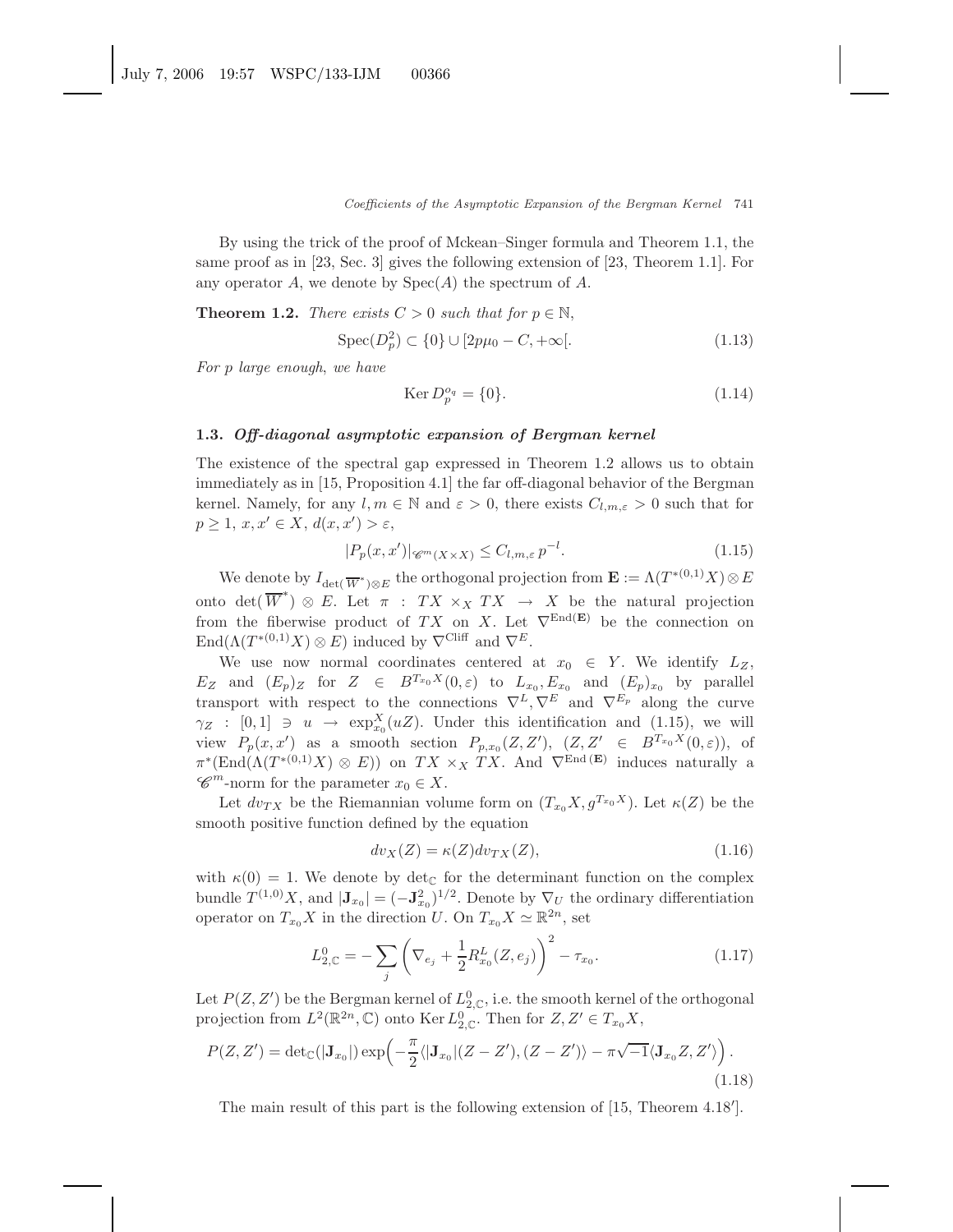**Theorem 1.3.** *There exist polynomials*  $J_r(Z, Z') \in \text{End}(\Lambda(T^{*(0,1)}X) \otimes E)_{x_0}$  ( $x_0 \in$ X), *in* Z, Z' with the same parity as r and with deg  $J_r \leq 3r$ , whose coefficients are *polynomials in*  $R^{TX}$ ,  $R^{T^{(1,0)}X}$ ,  $R^{E}$  (*and*  $R^{L}$ ) *and their derivatives of order*  $\leq 2r-1$ (*respectively*,  $\leq 2r$ ) *and reciprocals of linear combinations of eigenvalues of* **J** *at*  $x_0$ , *such that by setting*

$$
P_{x_0}^{(r)}(Z, Z') = J_r(Z, Z')P(Z, Z'), \quad J_0(Z, Z') = \det_{\mathbb{C}}(|\mathbf{J}_{x_0}|)I_{\det(\overline{W}^*)\otimes E}, \quad (1.19)
$$

*the following statement holds: there exists*  $C'' > 0$  *such that for any*  $k, m, m' \in \mathbb{N}$ , *there exist*  $N \in \mathbb{N}$  *and*  $C > 0$  *with* 

$$
\left| \frac{\partial^{|\alpha|+|\alpha'|}}{\partial Z^{\alpha} \partial Z'^{\alpha'}} \left( \frac{1}{p^n} P_p(Z, Z') - \sum_{r=0}^k P^{(r)}(\sqrt{p}Z, \sqrt{p}Z') \kappa^{-1}(Z') p^{-r/2} \right) \right|_{\mathscr{C}^{m'}(X)} \n\leq C p^{-(k+1-m)/2} (1 + |\sqrt{p}Z| + |\sqrt{p}Z'|)^N \exp(-\sqrt{C''\mu_0} \sqrt{p}|Z - Z'|) + \mathcal{O}(p^{-\infty}).
$$
\n(1.20)

*for any*  $\alpha, \alpha' \in \mathbb{N}^n$ , *with*  $|\alpha| + |\alpha'| \leq m$ , *any*  $Z, Z' \in T_{x_0}X$  *with*  $|Z|, |Z'| \leq \varepsilon$  *and any*  $x_0 \in X$ ,  $p > 1$ .

Here  $\mathscr{C}^{m'}(X)$  is the  $\mathscr{C}^{m'}$ -norm for the parameter  $x_0 \in X$ . We say that a term  $T = \mathcal{O}(p^{-\infty})$  if for any  $l, l_1 \in \mathbb{N}$ , there exists  $C_{l,l_1} > 0$  such that the  $\mathscr{C}^{l_1}$ -norm of T is dominated by  $C_{l,l_1}p^{-l}$ .

**Proof.** By using Theorems 1.1 and 1.2, we know the arguments in [15, Secs. 4.1– 4.3] go through without any change. By  $(1.4)$ ,  $(1.8)$ , as in [15,  $(4.105)$ ], the corresponding limit operator here is still

$$
L_2^0 = L_{2,\mathbb{C}}^0 - 2\omega_{d,x_0}.\tag{1.21}
$$

Let  $e^{-uL_{2,\mathbb{C}}^0}(Z,Z'), e^{-uL_2^0}(Z,Z')$  be the smooth kernels of  $e^{-uL_{2,\mathbb{C}}^0}, e^{-uL_2^0}$  with respect to  $dv_{TX}(Z')$ . Now from  $(1.21)$  (cf. [8,  $(6.37)$ ,  $(6.38)$ ]), we need to replace [15, (4.106)] by the following equations

$$
e^{-uL_{2,C}^{0}}(Z, Z') = \det_{\mathbb{C}}\left(\frac{|\mathbf{J}_{x_{0}}|}{1 - e^{-4\pi u|\mathbf{J}_{x_{0}}|}}\right) \exp\left(-\frac{1}{2}\left\langle\frac{\pi|\mathbf{J}_{x_{0}}|}{\tanh(2\pi u|\mathbf{J}_{x_{0}}|)}Z, Z\right\rangle - \frac{1}{2}\left\langle\frac{\pi|\mathbf{J}_{x_{0}}|}{\tanh(2\pi u|\mathbf{J}_{x_{0}}|)}Z', Z'\right\rangle + \left\langle\frac{\pi|\mathbf{J}_{x_{0}}|}{\sinh(2\pi u|\mathbf{J}_{x_{0}}|)}e^{-2\pi\sqrt{-1}u\mathbf{J}_{x_{0}}}Z, Z'\right\rangle\right),
$$
\n
$$
e^{-uL_{2}^{0}}(Z, Z') = e^{-uL_{2,C}^{0}}(Z, Z')e^{2u\omega_{d,x_{0}}}.
$$
\n(1.22)

Observe that for  $\omega_{d,x_0} \in \text{End}(\Lambda(T^{*(0,1)}X))_{x_0}$ , by (1.7),

$$
\text{Ker}\,\omega_{d,x_0} = \det(\overline{W}^*)_{x_0},
$$
\n
$$
\omega_{d,x_0} \le -\mu_0 \quad \text{on } (\det(\overline{W}^*)_{x_0})^\perp = \text{the orthogonal complement of } \det(\overline{W}^*).
$$
\n(1.23)

Thus from [15, Secs. 4.4, 4.5], we get Theorem 1.3.

 $\Box$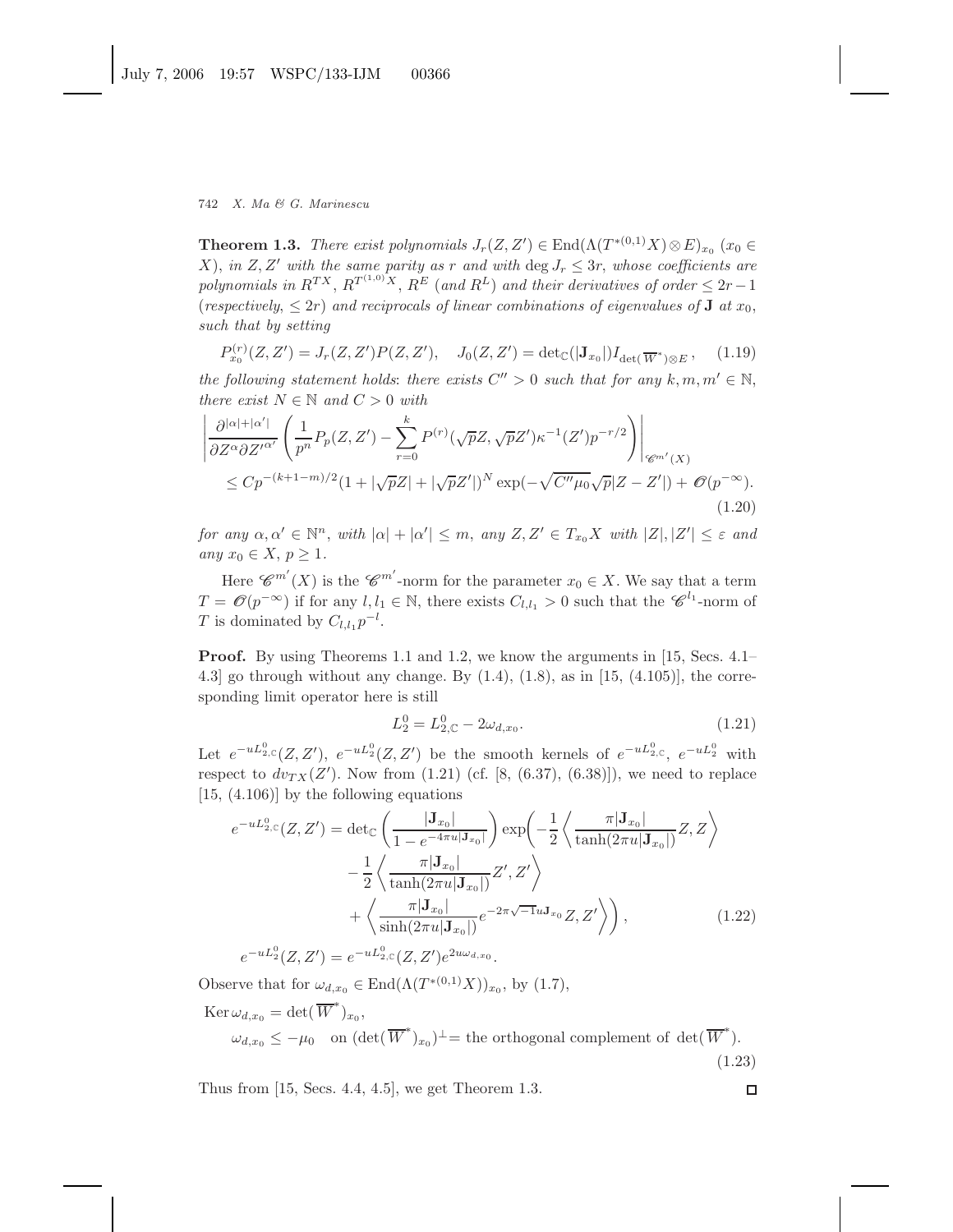If we take  $Z, Z' = 0$  in Theorem 1.3, we infer the following result by the same argument in [15, Sec. 4.5].

**Theorem 1.4.** *There exist smooth coefficients*  $\mathbf{b}_r(x) \in \text{End}(\Lambda(T^{*(0,1)}X) \otimes E)_x$ which are polynomials in  $R^{TX}$ ,  $R^{T^{(1,0)}X}$ ,  $R^{E}$  (and  $R^{L}$ ) and their derivatives of order  $\leq 2r - 1$  (*respectively*,  $\leq 2r$ ) *and reciprocals of linear combinations of eigenvalues of* **J** *at* x, *such that*

$$
\boldsymbol{b}_0 = \det_{\mathbb{C}}(|\mathbf{J}|) I_{\det(\overline{W}^*) \otimes E} \tag{1.24}
$$

*and for any*  $k, l \in \mathbb{N}$ , *there exists*  $C_{k,l} > 0$  *with* 

$$
\left| P_p(x,x) - \sum_{r=0}^k b_r(x) p^{n-r} \right|_{\mathscr{C}^l} \le C_{k,l} p^{n-k-1}, \tag{1.25}
$$

*for any*  $x \in X$  *and*  $p \in \mathbb{N}$ *. Moreover, the expansion is uniform in that for any*  $k, l \in \mathbb{N}$ , there is an integer s such that if all data  $(q^{TX}, h^L, \nabla^L, h^E, \nabla^E)$  *run over a set which are bounded in*  $\mathscr{C}^s$  *and with*  $q^{TX}$  *bounded below, there exists the constant*  $C_{k,l}$  *independent of*  $g^{TX}$ , *and the*  $\mathscr{C}^{l}$ -norm *in* (1.25) *includes also the derivatives on the parameters.*

#### **1.4.** *Holomorphic case revisited*

In this section, we suppose that  $(X, J)$  is a complex manifold with complex structure J and E, L are holomorphic vector bundles on X. We assume that  $\nabla^E$ ,  $\nabla^L$ are the holomorphic Hermitian (i.e. Chern) connections on  $(E, h^E)$ ,  $(L, h^L)$  and moreover,  $\omega := \frac{\sqrt{1-1}}{2\pi} R^L$  defines a symplectic form on X. Therefore the signature of the curvature  $R^L$  (i.e. number of negative and positive eigenvalues) with respect to any Riemannian metric compatible with J will be the same. Let  $q^{TX}$  be any Riemannian metric on TX compatible with J. Since  $q^{TX}$  is not necessarily Kähler,  $J \neq J$  in (1.5) in general. Recall the number q is defined by (1.6), i.e. is the number of negative eigenvalues of  $R^L$ . Set

$$
\Theta(X,Y) = g^{TX}(JX,Y). \tag{1.26}
$$

Then the 2-form  $\Theta$  need not to be closed (the convention here is different to [7,  $(2.1)$ ] by a factor  $-1$ ).

Let  $\overline{\partial}^{L^p \otimes E,*}$  be the formal adjoint of the Dolbeault operator  $\overline{\partial}^{L^p \otimes E}$  on the Dolbeault complex  $\Omega^{0,\bullet}(X, L^p \otimes E)$  with the scalar product induced by  $q^{TX}$ ,  $h^L$ ,  $h^E$  as in (1.2). Set

$$
D_p = \sqrt{2} \left( \overline{\partial}^{L^p \otimes E} + \overline{\partial}^{L^p \otimes E,*} \right). \tag{1.27}
$$

We denote by  $\Box^{L^p \otimes E} = \overline{\partial}^{L^p \otimes E} \overline{\partial}^{L^p \otimes E,*} + \overline{\partial}^{L^p \otimes E,*} \overline{\partial}^{L^p \otimes E}$  the Kodaira–Laplacian. Then  $D_p^2 = 2\Box^{L^p \otimes E}$  it is twice the Kodaira–Laplacian and preserves the Z-grading of  $\Omega^{0,\bullet}(X, L^p \otimes E)$ . By Hodge theory, we know that for any  $k, p \in \mathbb{N}$ ,

$$
\operatorname{Ker} D_p|_{\Omega^{0,k}} = \operatorname{Ker} D_p^2|_{\Omega^{0,k}} \simeq H^{0,k}(X, L^p \otimes E),\tag{1.28}
$$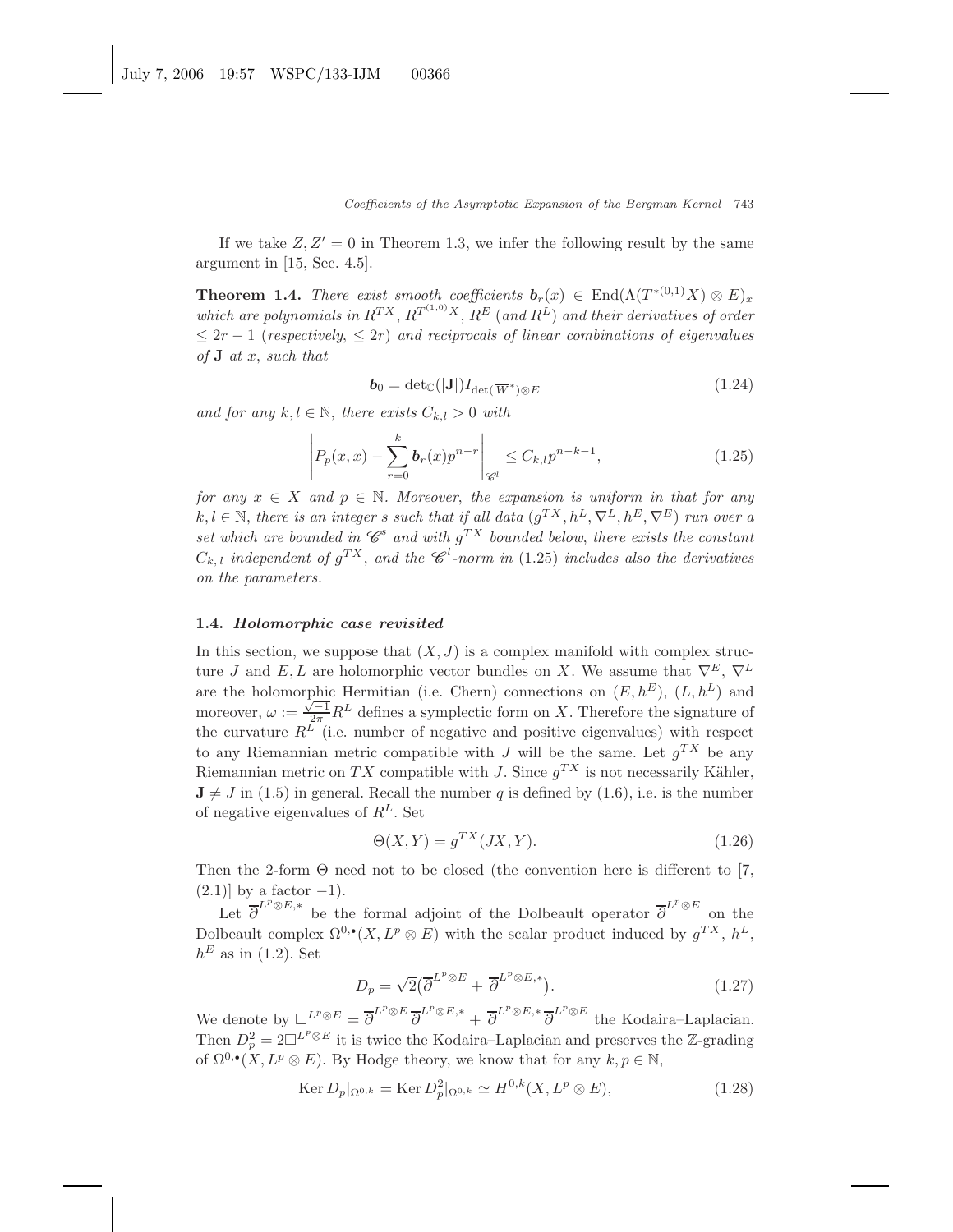where  $H^{0,\bullet}(X, L^p \otimes E)$  is the Dolbeault cohomology. Here  $D_p$  is not a spin<sup>c</sup> Dirac operator on  $\Omega^{0,\bullet}(X,L^p\otimes E)$ , and  $D_p^2$  is not a renormalized Bochner–Laplacian as in [24], so we cannot apply directly Theorems 1.1 and 1.2. Now we explain how to recover the conclusions of these theorems in the case of  $D_p$ . The first step is to exhibit the spectral gap.

**Theorem 1.5.** *The statements of Theorems* 1.1 *and* 1.2 *still hold for the operator* D<sup>p</sup> *defined by* (1.27)*. In particular*, *for* p *large enough*,

$$
H^{0,k}(X, L^p \otimes E) = 0 \quad \text{for } k \neq q. \tag{1.29}
$$

**Proof.** As we will use [7, Theorem 2.3] to study the Bergman kernel in the sequel, we prove Theorem 1.5 by explaining [7, Theorem 2.3].

Let  $S^{-B}$  denote the 1-form with values in the antisymmetric elements of  $\text{End}(TX)$  which satisfies

$$
\langle S^{-B}(U)V, W \rangle = \frac{\sqrt{-1}}{2}((\partial - \overline{\partial})\Theta)(U, V, W), \quad \text{for } U, V, W \in TX.
$$
 (1.30)

The Bismut connection  $\nabla^{-B}$  on TX is defined by

$$
\nabla^{-B} = \nabla^{TX} + S^{-B}.\tag{1.31}
$$

Then by [7, Proposition 2.5],  $\nabla^{-B}$  preserves the metric  $g^{TX}$  and the complex structure of TX. Let  $\nabla^{\text{det}}$  be the holomorphic Hermitian connection on  $K_X^* := \det(T^{(1,0)}X)$  whose curvature is denoted  $R^{\text{det}}$ . Then these two connections induce naturally an unique connection on  $\Lambda(T^{*(0,1)}X)$  which preserves its Z-grading, and with the connections  $\nabla^L, \nabla^E$ , we get a connection  $\nabla^{-B,E_p}$  on  $\Lambda(T^{*(0,1)}X)\otimes L^p\otimes E$ . Let  $(\nabla^{-B,E_p})^*$  be the formal adjoint of  $\nabla^{-B,E_p}$ . Let  $C(TX)$ be the Clifford bundle of TX. We define a map  $c : \Lambda(T^*X) \to C(TX)$ , by sending  $e^{i_1} \wedge \cdots \wedge e^{i_j}$  to  $c(e_{i_1}) \cdots c(e_{i_j})$  for  $i_1 < \cdots < i_j$ . For  $B \in \Lambda^3(T^*X)$ , set  $|B|^2 = \sum_{i < j < k} |B(e_i, e_j, e_k)|^2$ . Then we can formulate [7, Theorem 2.3] as following:

$$
D_p^2 = (\nabla^{-B, E_p})^* \nabla^{-B, E_p} + \frac{r^X}{4} + c \left( R^E + pR^L + \frac{1}{2} R^{\text{det}} \right) + \frac{\sqrt{-1}}{2} c (\overline{\partial} \partial \Theta) - \frac{1}{8} |(\partial - \overline{\partial}) \Theta|^2.
$$
 (1.32)

 $((1.32)$  can be seen as a Bochner–Kodaira–Nakano type formula.) By using  $(1.8)$ ,  $(1.11)$  and  $(1.32)$ , as in Theorems 1.1 and 1.2, we see that the conclusions of these theorems still hold for the operator  $D_p$  defined in (1.27). In particular (1.9) holds. Now from (1.9) and (1.28), we get (1.29).  $\Box$ 

**Remark 1.6.** The vanishing result  $(1.29)$  is Andreotti–Grauert's coarse vanishing theorem [1, Sec. 23] (where it is proved by using the cohomology finiteness theorem for the disc bundle of  $L^*$ ). It can also be deduced, as shown by Griffiths [19, p. 432],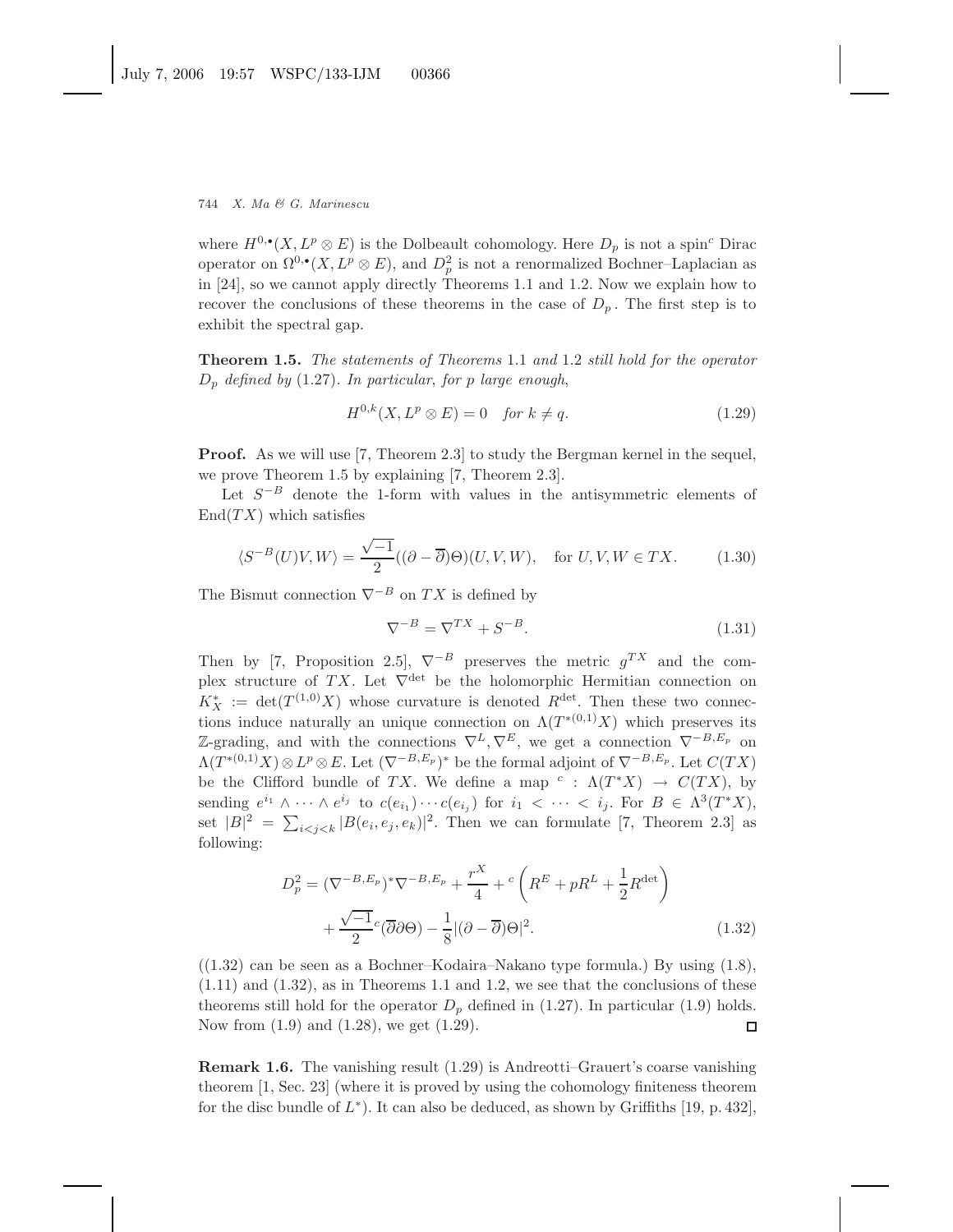from the usual Bochner–Kodaira–Nakano formula [16, 19, 26]. The latter implies the following inequality for  $u \in \Omega^{m,k}(X, L^p \otimes E)$ :

$$
\frac{3}{2}(\|\overline{\partial}^{L^p \otimes E} u\|^2 + \|\overline{\partial}^{L^p \otimes E,*} u\|^2) \ge \int_X \langle [\sqrt{-1}(pR^L + R^E), \Lambda] u, u \rangle \, dv_X
$$

$$
- \frac{1}{2}(\|Tu\|^2 + \|T^*u\|^2 + \|\overline{T}u\|^2 + \|\overline{T}^*u\|^2) \tag{1.33}
$$

where  $\Lambda = i(\Theta)$  denotes the interior product with  $\Theta$  and  $T = [\Lambda, \partial \Theta]$  is the torsion of the metric  $g^{TX}$ . We have pointwise

$$
\langle [\sqrt{-1} R^{L}, \Lambda] u, u \rangle \ge (a_1 + \dots + a_k - a_{m+1} - \dots - a_n) |u|^2,
$$
 (1.34)

where  $a_1 \le a_2 \le \cdots \le a_n$  are the eigenvalues of  $R^L$  with respect to  $g^{TX}$  as in Sec. 1.2. If  $m = 0$ , the right-hand side becomes  $(-a_{k+1} - \cdots - a_n)|u|^2$ . As in [26, Lemma 4.3, we can *restrict* ourselves to those metrics  $g^{TX}$  such that the negative eigenvalues  $a_1, \ldots, a_q$  are very large and the positive ones  $a_{q+1}, \ldots, a_n$  are very small in absolute value. Therefore, for  $k < q$  there exists a constant  $\mu_1 > 0$  such that  $-a_{k+1} - \cdots - a_n \geq \mu_1$  on X. By (1.33), we obtain (1.9) for  $u \in \Omega^{0, \leq q}(X, L^p \otimes E)$  $\bigoplus_{k < q} \Omega^{0,k}(X, L^p \otimes E).$ 

In order to consider the case  $k>q$ , we apply again (1.33) and (1.34) for  $(n,q)$  $L^p \otimes K_X^* \otimes E$ -valued forms, which involves another change of metric, for which  $a_1, \ldots, a_q$  are small and  $a_{q+1}, \ldots, a_n$  are large in absolute value. Thus we get (1.9) also for  $u \in \Omega^{0,>q}(X, L^p \otimes E) = \bigoplus_{k>q} \Omega^{0,k}(X, L^p \otimes E)$ , but for yet another class of metrics  $q^{TX}$ . Of course, the estimates just obtained entail immediately (1.29).

We see however that by using  $(1.33)$ , the essential estimate  $(1.9)$  for a fixed metric  $g^{TX}$  seems out of reach, as well as the existence of the spectral gap (1.13).

By Theorem 1.5, the kernel of  $D_p^2$  is concentrated in degree q, for p large enough. We consider thus the Bergman kernel of  $D_p^2$  in this particular degree. Let  $P_p^{0,q}(x, x')$ be the smooth kernel with respect to  $dv_X(x')$  of the orthogonal projection from  $\Omega^{0,q}(X,L^p\otimes E)$  on Ker  $D_p^2$ .

**Theorem 1.7.** *The Bergman kernel*  $P_p^{0,q}(x, x')$  *has a full off-diagonal asymptotic expansion analogous to* (1.20) *with*  $J_0 = \det_{\mathbb{C}}(|\mathbf{J}|)I_{\det(\overline{W^*})\otimes E}$  *as*  $p \to \infty$ *.* 

**Proof.** We use now the connection  $\nabla^{-B,E_p}$  instead of  $\nabla^{E_p}$  in [15, Sec. 3]. Then by (1.9) and (1.32), everything goes through perfectly well and as in [15, Theorem 4.18], so we can directly apply the result from [15] to get the *full off-diagonal* asymptotic expansion of the Bergman kernel. As the above construction preserves the Z-grading on  $\Omega^{0,\bullet}(X, L^p \otimes E)$ , we can directly work on  $\Omega^{0,q}(X, L^p \otimes E)$ .  $\Box$ 

**Remark 1.8.** From the arguments here and [23], [24, Sec. 3.5], we get naturally the covering version and orbifold version of Secs. 1.2–1.4.

#### **1.5.** *Relation to the tangential Cauchy–Riemann complex*

If  $q = 0$ , i.e. **J** has only positive eigenvalues, Theorem 1.7 boils down to [24, Theorem 3.9]. Theorem 1.7 for  $x = x'$  is first due to Zelditch [28] and Catlin [14]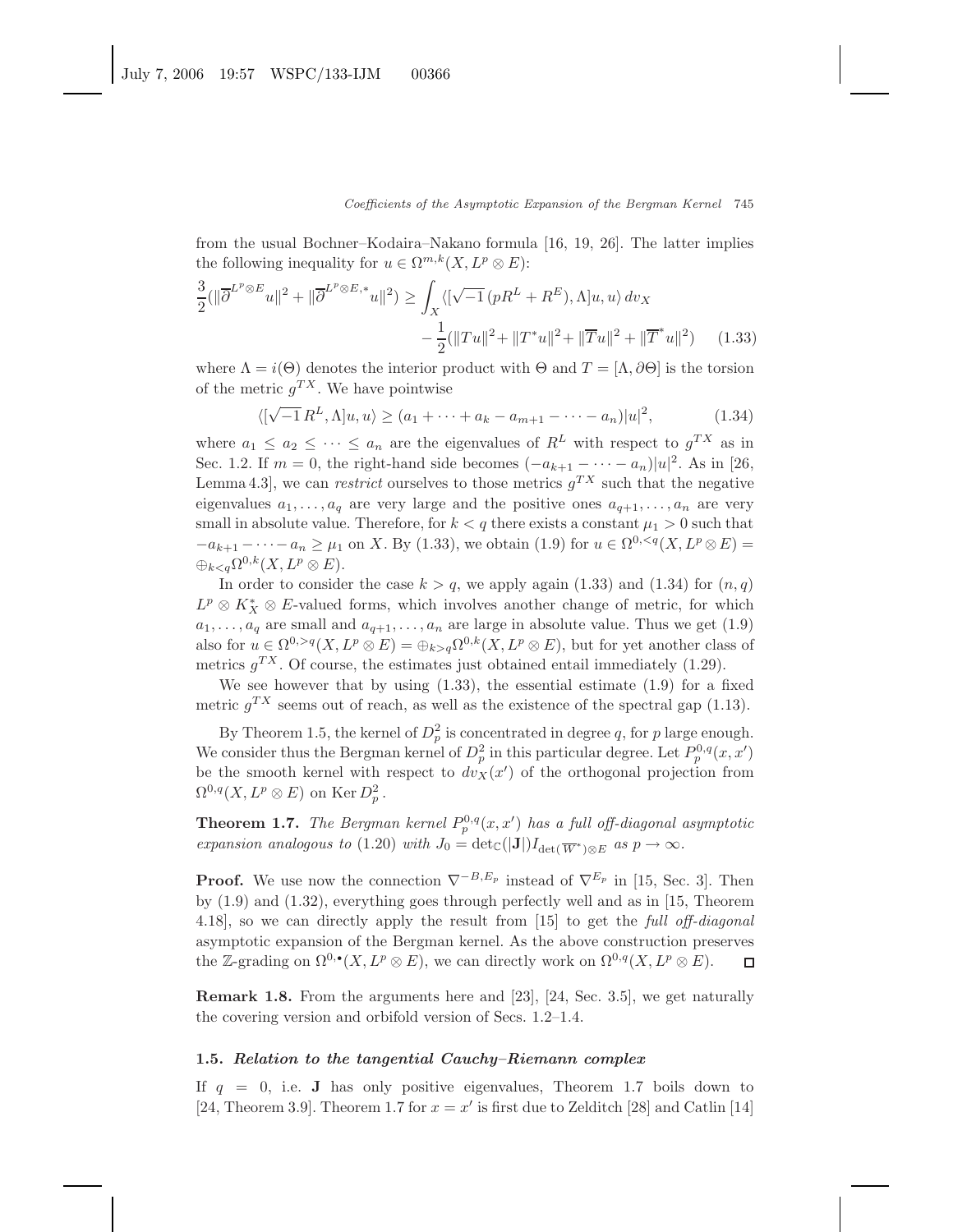and is based on the Boutet de Monvel–Sjöstrand parametrix [12] for the Szegö projector on CR functions on the boundary of the "Grauert tube" associated to L. For general  $q \neq 0$ , Berman and Sjöstrand [5] recently studied the asymptotic expansion  $P_p(x, x')$ , too. They use an approach of Melin–Sjöstrand originating in the theory of Fourier integral operators with complex phase.

In this section, we briefly discuss the link between our analysis for  $q \neq 0$  and the the kernel of the Szegö projector on  $(0, k)$  forms on the boundary of the Grauert tube. We use the notations and assumptions from Sec. 1.4.

Let  $Y = \{u \in L^*, |u|_{h^{L^*}} = 1\}$  be the unit circle bundle in  $L^*$ . Y is a real hypersurface in the complex manifold  $L^*$  which the boundary of the disc bundle  $D = \{u \in L^*, |u|_{h^{L^*}} < 1\}$ , with defining function  $\rho = |u|_{h^{L^*}} - 1$ . The Levi form of  $\rho$  restricted to the complex tangent plane of Y coincides with the pull-back of  $\omega$  through the canonical projection  $\pi : Y \to X$ . Hence it has q negative and  $n - q$  positive eigenvalues. We denote by  $T^{*(0,1)}(Y) = T^{*(0,1)}L^* \cap$  $(T^*Y \otimes_{\mathbb{R}} \mathbb{C})$  the bundle of  $(0, 1)$ -forms tangential to Y and by  $\Omega^{0,k}(Y)$  the space of smooth sections of  $\Lambda^k(T^{*(0,1)}Y)$ . The  $\overline{\partial}$  operator on the ambient manifold  $L^*$ induces as usual a tangential Cauchy–Riemann complex on the hypersurface Y [21, 2, 3].

$$
0 \to \Omega^{0,0}(Y) \xrightarrow{\overline{\partial}_b} \Omega^{0,1}(Y) \xrightarrow{\overline{\partial}_b} \cdots \xrightarrow{\overline{\partial}_b} \Omega^{0,n}(Y) \to 0. \tag{1.35}
$$

The  $\overline{\partial}_b$  operator commutes with the action of  $S^1$  on Y.

The connection  $\nabla^L$  on L induces a connection on the  $S^1$ -principal bundle  $\pi$ :  $Y \rightarrow X$ , and let  $T^H Y \subset T Y$  be the corresponding horizontal bundle. Let us introduce the Riemannian metric  $g^{TY} = \pi^*(g^{TX}) \oplus d\theta^2$  on  $TY = T^H Y \oplus T S^1$ . We will denote by  $\overline{\partial}_b^*$  the formal adjoint of  $\overline{\partial}_b$  with respect to this metric and form the Kohn–Laplacian

$$
\Box_b = \overline{\partial}_b \overline{\partial}_b^* + \overline{\partial}_b^* \overline{\partial}_b. \tag{1.36}
$$

The operators  $\overline{\partial}_b^*$  and  $\Box_b$  also commute with the action of  $S^1$  on Y. Consider the space  $\mathscr{C}^{\infty}(Y)_p$  of smooth functions f on Y which transform under the action  $(y, \vartheta) \mapsto e^{i\vartheta} y$  of  $S^1$  according to the law

$$
f(e^{i\vartheta}y) = e^{ip\vartheta}f(y).
$$
\n(1.37)

This space of functions can be identified naturally with the space of smooth sections  $\Omega^{0,0}(X,L^p)$ . More generally, the space of sections  $\Omega^{0,k}(Y)_p$  which transform under the action of  $S^1$  according to the law (1.37) can be naturally identified with the space  $\Omega^{0,k}(X, L^p)$ . Therefore, for each integer p, we get a subcomplex  $(\Omega^{0,\bullet}(Y)_p, \overline{\partial}_b)$ of the tangential Cauchy–Riemann complex (1.35), isomorphic to the Dolbeault complex  $(\Omega^{0,\bullet}(X,L^p), \overline{\partial}^{\tilde{L}^p})$ . Moreover, the action of  $\square_b$  on  $\Omega^{0,\bullet}(Y)_p$  is identical to the action of the Kodaira–Laplacian  $\square^{L^p}$  on  $\Omega^{0,\bullet}(X,L^p)$ , via the the complex isomorphism just mentioned.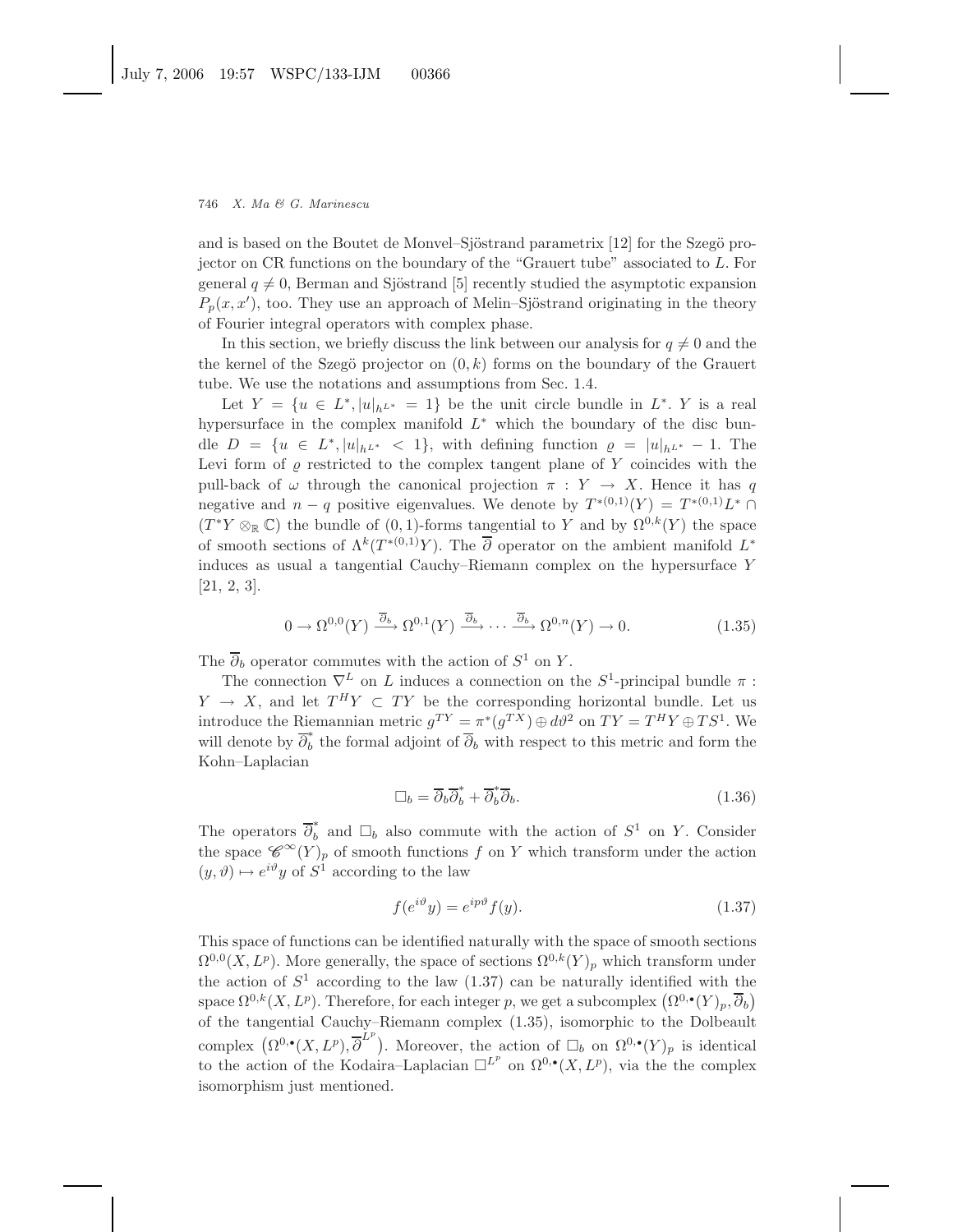Let us consider the spaces of  $\Box_b$ -harmonic spaces

$$
\mathcal{H}^{0,k}(Y) = \ker \Box_b|_{\Omega^{0,k}(Y)}, \qquad \mathcal{H}^{0,k}(Y)_p = \ker \Box_b|_{\Omega^{0,k}(Y)_p}.
$$
 (1.38)

Then

$$
\mathcal{H}^{0,k}(Y) = \bigoplus_{p \in \mathbb{Z}} \mathcal{H}^{0,k}(Y)_p \cong \bigoplus_{p \in \mathbb{Z}} H^{0,k}(X, L^p)
$$
(1.39)

where  $H^{0,k}(X, L^p) := \ker \Box^{L^p}|_{\Omega^{0,k}(X, L^p)}$  is the space of harmonic forms (1.28).

The *Szegö projector*  $\Pi^{0,k}$  is by definition the orthogonal projection from  $\Omega^{0,k}(Y)$ to  $\mathscr{H}^{0,k}(Y)$ . The Szegö projector  $\Pi^{0,k}$  has finite-dimensional range for the degrees  $k \neq q, n-q$ . This follows from the decomposition (1.39) and the vanishing theorem of Andreotti–Grauert (1.29) applied for both  $L$  and  $L^*$ . It shows that there exits  $p_0 \in \mathbb{N}$  such that  $H^{0,k}(X, L^p) = 0$  for all  $p \in \mathbb{Z}$  with  $|p| \geq p_0$  and all  $k \neq q, n - q$ (note that  $R^{L^*} = -R^L$  has  $n - q$  negative and q positive eigenvalues).

On the other hand, the Szegö projector  $\Pi^{0,k}$  has infinite-dimensional range for the degrees  $k = q, n - q$  as shown by (1.29) combined with the Riemann– Roch–Hirzebruch formula, which in turn is a consequence of the integration of the asymptotic expansion from Theorem 1.7 over the manifold  $X$ . To obtain the result for  $k = n - q$  we have to replace L by  $L^*$  in the above mentioned results.

The description of the dimension of the harmonic spaces is consistent with the general geometric information from [2, 3] and [11, p. 626], where general hypersurfaces  $Y$  are considered, with non-degenerate Levi form of signature  $(q, n - q).$ 

The relation between the Bergman kernels  $P_p^{0,q}$  considered in Theorem 1.7 and the Szegö kernel  $\Pi^{0,q}$  is given by

$$
P_p^{0,q}(x,x) = \frac{1}{2\pi} \int_{S^1} \Pi^{0,q}(e^{i\vartheta}y,y)e^{-ip\vartheta} d\vartheta
$$
 (1.40)

where  $x \in X$  and  $y \in Y$  satisfy  $\pi(y) = x$ . This means that the  $P_p^{0,q}(x, x)$  represent the Fourier coefficients of the distribution  $\Pi^{0,q}(y, y)$ . Since we know the asymptotic expansion of  $P_p^{0,q}(x, x)$  as  $p \to \infty$  given in Theorem 1.7, we can recover from (1.40) the restriction on the diagonal of the Szegö kernel  $\Pi^{0,q}$ .

It could also be possible to work in the opposite direction and start with the Szegö kernel. Namely, using a similar analysis as the one of Boutet de Monvel and Sjöstrand [12], one can find the parametrix of the Szegö kernel  $\Pi^{0,q}$  and determine its singularity on the diagonal. Then, working as Zelditch [28] (where the case  $q = 0$ is considered), one can deduce the asymptotic of  $P_p^{0,q}(x, x)$  for  $p \to \infty$ .

The same discussion applies to  $\Pi^{0,n-q}$  and the Bergman kernels  $P_p^{0,n-q}$  associated to  $L^*$ .

## **2. The Coefficient** *b***<sup>1</sup>**

This section is organized as follows. In Sec. 2.1, we state our main result, the formula for the coefficient  $\mathbf{b}_1$  for the spin<sup>c</sup> Dirac operator. In Sec. 2.2, we obtain an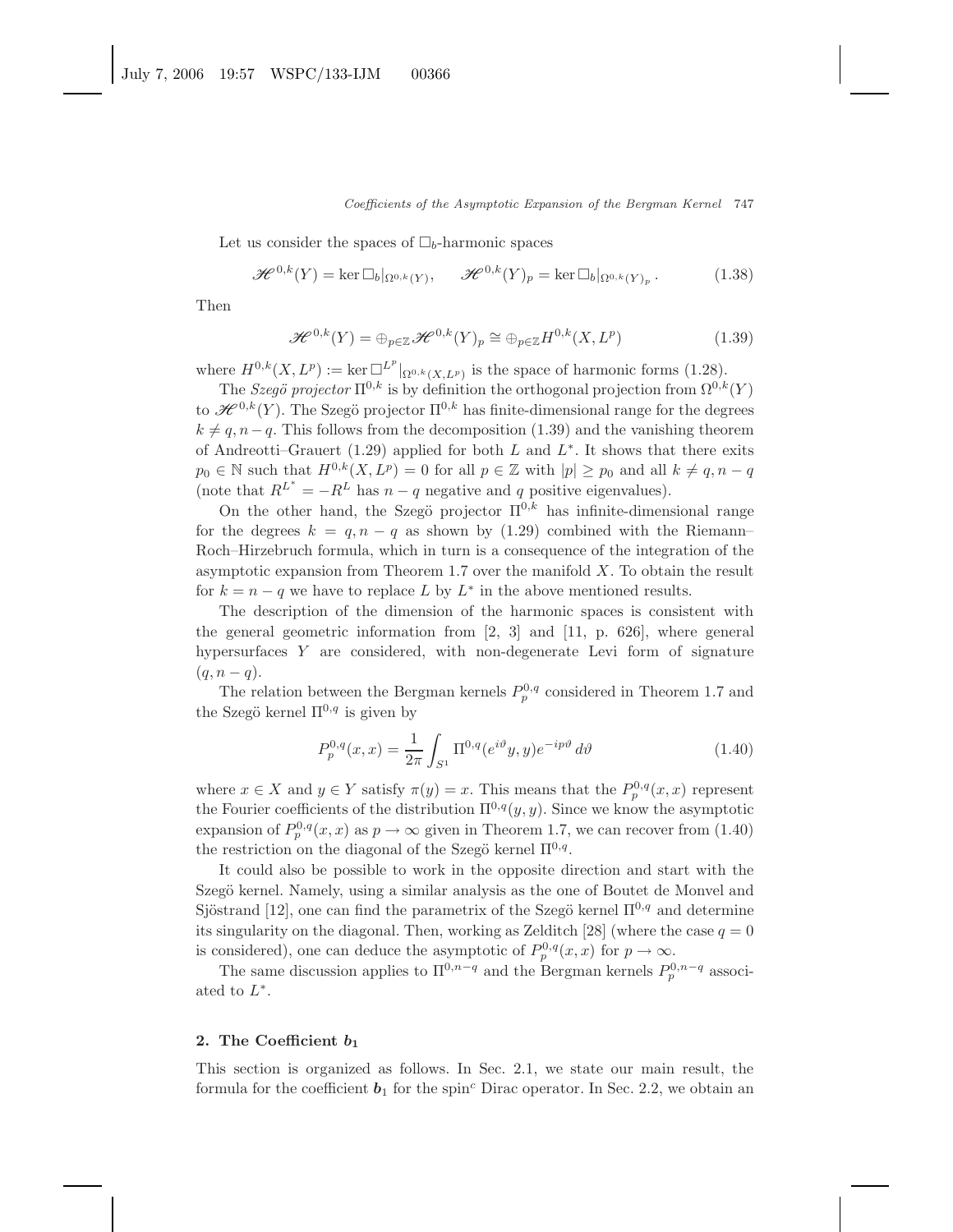asymptotic expansion of the rescaled spin<sup>c</sup> Dirac operator  $L_2^t$  (cf. (2.4)) in normal coordinates. In Sec. 2.3, we finally compute the coefficient **.** 

#### **2.1.** *Main result*

We use the notation in Sec. 1.1. We denote by  $I_{\mathbb{C}\otimes E}$  the projection from  $\Lambda(T^{*(0,1)}X) \otimes E$  onto  $\mathbb{C} \otimes E$  under the decomposition  $\Lambda(T^{*(0,1)}X) = \mathbb{C} \oplus$  $\Lambda^{>0}(T^{*(0,1)}X)$ . For any tensor  $\psi$  on X, we denote by  $\nabla^{X}\psi$  the covariant derivative of  $\psi$  induced by  $\nabla^{TX}$ . Thus  $\nabla^{X} J \in T^{*} X \otimes \text{End}(TX)$ ,  $\nabla^{X} \nabla^{X} J \in T^{*} X \otimes T^{*} X \otimes T^{*} X$ End(TX). Let  $\{w_j\}$  be an orthonormal basis of  $(T^{(1,0)}X, g^{TX})$ , and its dual basis  $\{w^j\}$ . Let  $\{e_i\}_{1\leq i\leq 2n}$  be an orthonormal basis of  $(TX, g^{TX})$ . Then we denote by  $|\nabla^X J|^2 := \sum_{ij} |\overline{(\nabla^X_{e_i} J)} e_j|^2.$ 

The following result is the main result of this paper.

**Theorem 2.1.** If  $J = J$ , then for  $b_1$  in (1.25), we have

$$
\mathbf{b}_{1}(x) = \frac{1}{8\pi} \Bigg[ r^{X} + \frac{1}{4} |\nabla^{X} J|^{2} + 4R^{E}(w_{j}, \overline{w}_{j}) \Bigg] I_{\mathbb{C}\otimes E} - \frac{1}{144\pi} \sum_{kl} |(\nabla_{w_{k}}^{X} J) w_{l}|^{2} I_{\mathbb{C}\otimes E} \n+ \frac{1}{288\pi} \langle (\nabla_{\overline{w}_{k}}^{X} J) \overline{w}_{l}, \overline{w}_{m} \rangle \langle (\nabla_{w_{k}}^{X} J) w_{i}, w_{j} \rangle \overline{w}^{l} \wedge \overline{w}^{m} I_{\mathbb{C}\otimes E} i \overline{w}_{j} \wedge i \overline{w}_{i} \n- \frac{1}{8\pi} \left( \frac{1}{3} \langle R^{TX} w_{i}, \overline{w}_{i} \rangle + R^{E} \right) (\overline{w}_{l}, \overline{w}_{m}) \overline{w}^{l} \wedge \overline{w}^{m} I_{\mathbb{C}\otimes E} \n+ \frac{1}{8\pi} \left( \frac{1}{3} \langle R^{TX} w_{i}, \overline{w}_{i} \rangle + R^{E} \right) (w_{l}, w_{m}) I_{\mathbb{C}\otimes E} i \overline{w}_{m} \wedge i \overline{w}_{l}.
$$
\n(2.1)

*Especially*,

Tr 
$$
|_{\Lambda(T^{*(0,1)}X)}[b_1(x)] = \frac{1}{8\pi} \left[ r^X + \frac{1}{4} |\nabla^X J|^2 + 4R^E(w_j, \overline{w}_j) \right].
$$
 (2.2)

The term  $r^X + \frac{1}{4} |\nabla^X J|^2$  in (2.2) is called the Hermitian scalar curvature in the literature [17], [18, Chap. 10], [24] and is a natural substitute for the Riemannian scalar curvature in the almost-Kähler case. It was used by Donaldson [17] to define the moment map on the space of compatible almost-complex structures.

# **2.2.** *Taylor expansion of the operator*  $L_2^t$

To compare with [24, Sec. 1.2], in this part, we assume that  $\omega(\cdot, J)$  is positive, i.e.  $q = 0$  in (1.6).

We fix  $x_0 \in X$ . From now on, we identify  $B^{T_{x_0}X}(0,\varepsilon)$  with  $B^{X}(x_0,\varepsilon)$  by the exponential map  $T_{x_0}X \ni Z \to \exp_{x_0}^X(Z) \in X$ . We identify  $L_Z, E_Z$  and  $(E_p)_Z$  for  $Z \in B^{T_{x_0}X}(0,\varepsilon)$  to  $L_{x_0}, E_{x_0}$  and  $(E_p)_{x_0}$  by parallel transport with respect to the connections  $\nabla^L, \nabla^E$  and  $\nabla^{E_p}$  along the curve  $\gamma_Z : [0,1] \ni u \to uZ$ . Let  $\{e_i\}_i$  be an oriented orthonormal basis of  $T_{x_0}X$ . We also denote by  $\{e^i\}_i$  the dual basis of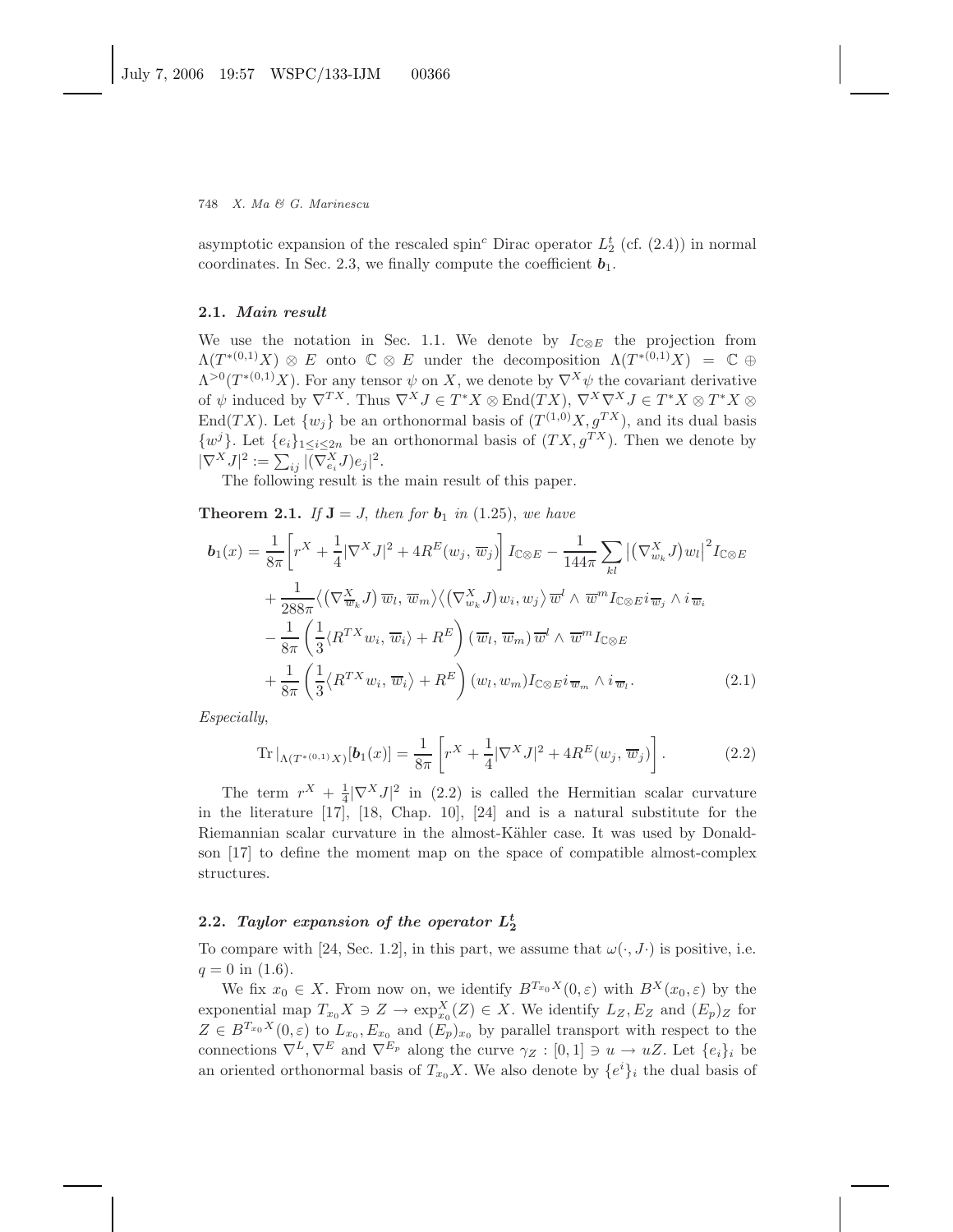${e_i}$ . Let  $\widetilde{e}_i(Z)$  be the parallel transport of  $e_i$  with respect to  $\nabla^{TX}$  along the above curve.

Let  $S_L$  be an unit vector of  $L_{x_0}$ . Using  $S_L$  and the above discussion, we get an isometry  $E_p \simeq (\Lambda(T^{*(0,1)}X)\otimes E)_{x_0} =: \mathbf{E}_{x_0}$  on  $B^{T_{x_0}X}(0,\varepsilon)$ . Under our identification,  $h^{E_p}$  is  $h^{\mathbf{E}_{x_0}}$  on  $B^{T_{x_0}X}(0,\varepsilon)$ .

For  $s \in \mathscr{C}^{\infty}(T_{x_0}X, \mathbf{E}_{x_0}),$  set

$$
||s||_{0,0}^2 = \int_{\mathbb{R}^{2n}} |s(Z)|^2_{h_{x_0}^{\Lambda(T^{*(0,1)}X)} \otimes E} dv_{TX}(Z).
$$
 (2.3)

Denote by  $\nabla_U$  the ordinary differentiation operator on  $T_{x_0}X$  in the direction U. If  $\alpha = (\alpha_1, \dots, \alpha_{2n})$  is a multi-index, set  $Z^{\alpha} = Z_1^{\alpha_1} \cdots Z_{2n}^{\alpha_{2n}}$ . Let  $(\partial^{\alpha} R^L)_{x_0}$  be the tensor  $(\partial^{\alpha} R^{L})_{x_0}(e_i, e_j) = \partial^{\alpha} (R^{L}(e_i, e_j))_{x_0}$ . We denote by  $\mathcal{R} = \sum_i Z_i e_i = Z_i$ the radial vector field on  $\mathbb{R}^{2n}$ . Recall that the function  $\kappa$  was defined in (1.16). For  $s \in \mathscr{C}^{\infty}(B^{T_{x_0}X}(0,\varepsilon), \mathbf{E}_{x_0})$  and  $Z \in B^{T_{x_0}X}(0,\varepsilon)$ , for  $t = \frac{1}{\sqrt{p}}$ , set

$$
(S_t s)(Z) = s(Z/t), \qquad \nabla_t = S_t^{-1} t \kappa^{\frac{1}{2}} \nabla^{E_p} \kappa^{-\frac{1}{2}} S_t,
$$
  

$$
\nabla_{0, \cdot} = \nabla_{\cdot} + \frac{1}{2} R_{x_0}^L(\mathcal{R}, \cdot), \qquad L_2^t = S_t^{-1} t^2 \kappa^{\frac{1}{2}} D_p^2 \kappa^{-\frac{1}{2}} S_t.
$$
 (2.4)

By our trivialization,  $L_2^t$  is self-adjoint with respect to  $\|\cdot\|_{0,0}$  on  $\mathscr{C}_0^{\infty}(B^{T_{x_0}X}(0,\varepsilon/t), \mathbf{E}_{x_0})$ . Note that comparing with [15, (4.37)], we conjugate with  $\kappa^{1/2}$  in (2.4), which simplifies the computation of the coefficient  $\mathbf{b}_1$ .

We adopt the convention that all tensors will be evaluated at the base point  $x_0 \in X$ , and most of the time, we will omit the subscript  $x_0$ . Let  $\mathscr{L}_0, \mathcal{O}_1, \mathcal{O}_2$  be the operators defined in [24, Theorem 1.4] associated the renormalized Bochner-Laplacian  $\Delta_{p,0}$ . Recall that  $\tau = \sum_j R^L(w_j, \overline{w}_j)$ ,  $\omega_d = -R^L(w_l, \overline{w}_m) \overline{w}^m \wedge i_{\overline{w}_l}$ . Thus we have

$$
\mathcal{L}_0 = -\sum_j (\nabla_{0,e_j})^2 - \tau_{x_0},
$$
  
\n
$$
\mathcal{O}_1(Z) = -\frac{2}{3} (\partial_j R^L)_{x_0} (\mathcal{R}, e_i) Z_j \nabla_{0,e_i} - \frac{1}{3} (\partial_i R^L)_{x_0} (\mathcal{R}, e_i) - (\partial_{\mathcal{R}} \tau)_{x_0},
$$
  
\n
$$
\mathcal{O}_2(Z) = \frac{1}{3} \langle R_{x_0}^{TX} (\mathcal{R}, e_i) \mathcal{R}, e_j \rangle_{x_0} \nabla_{0,e_i} \nabla_{0,e_j} + \left[ \frac{2}{3} \langle R_{x_0}^{TX} (\mathcal{R}, e_j) e_j, e_i \rangle - \left( \frac{1}{2} \sum_{|\alpha| = 2} (\partial^{\alpha} R^L)_{x_0} \frac{Z^{\alpha}}{\alpha!} + R_{x_0}^E \right) (\mathcal{R}, e_i) \right] \nabla_{0,e_i}
$$
  
\n
$$
- \frac{1}{4} \nabla_{e_i} \left( \sum_{|\alpha| = 2} (\partial^{\alpha} R^L)_{x_0} \frac{Z^{\alpha}}{\alpha!} (\mathcal{R}, e_i) \right) - \frac{1}{9} \sum_i \left[ \sum_j (\partial_j R^L)_{x_0} (\mathcal{R}, e_i) Z_j \right]^2 - \frac{1}{12} \left[ \mathcal{L}_0, \langle R_{x_0}^{TX} (\mathcal{R}, e_i) \mathcal{R}, e_i \rangle_{x_0} \right] - \sum_{|\alpha| = 2} (\partial^{\alpha} \tau)_{x_0} \frac{Z^{\alpha}}{\alpha!}.
$$
 (2.5)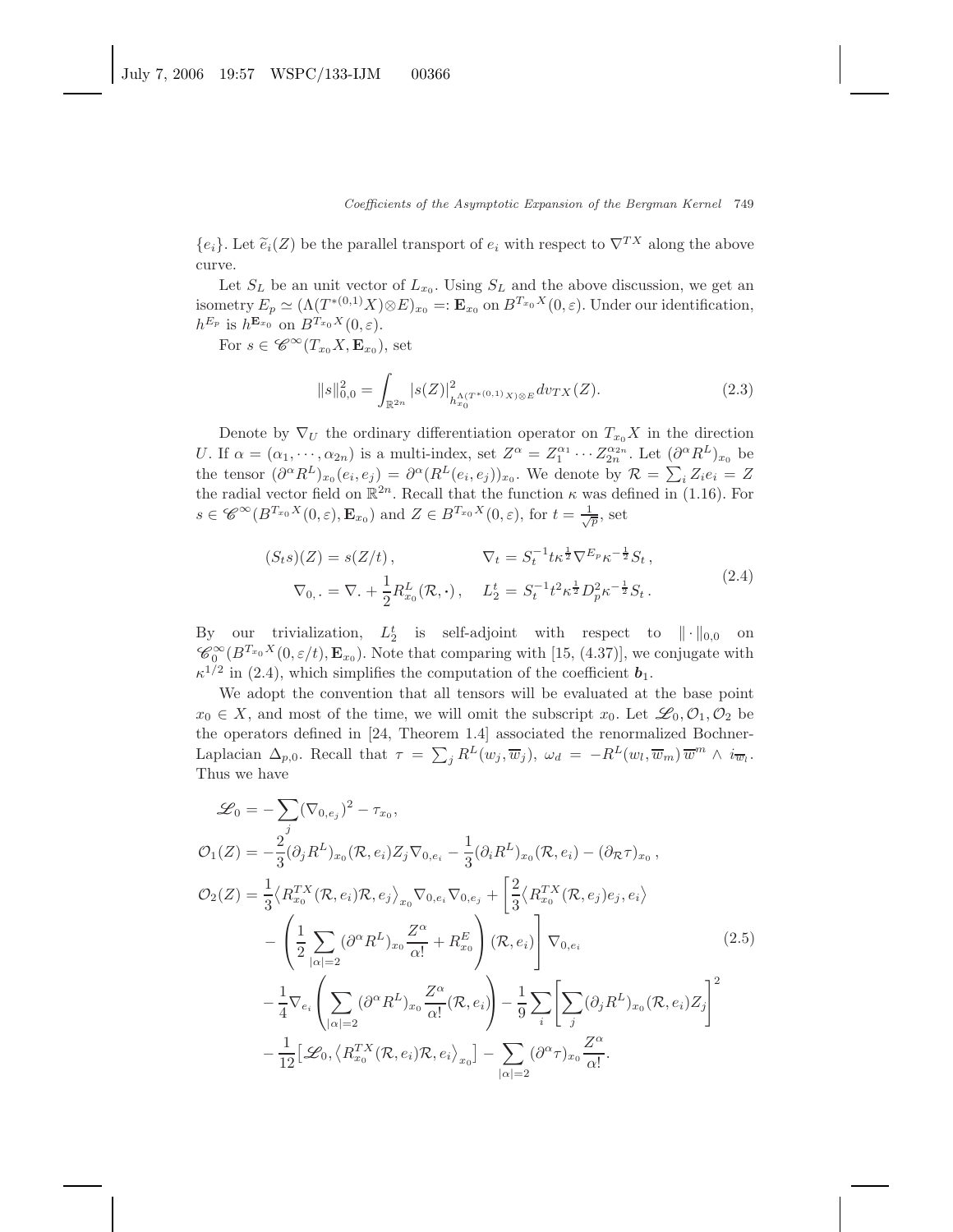**Theorem 2.2.** *There are second order differential operators*  $L_2^0$ ,  $Q_r$  ( $r \ge 1$ ) *which are self-adjoint with respect to*  $\|\cdot\|_{0,0}$  *on*  $\mathscr{C}_0^{\infty}(\mathbb{R}^{2n}, \mathbf{E}_{x_0})$ , *and* 

$$
L_2^0 = \mathcal{L}_0 - 2\omega_{d,x_0},
$$
  
\n
$$
\underline{Q}_1 = \mathcal{O}_1 - \pi \sqrt{-1} \langle (\nabla_{\mathcal{R}}^X \mathbf{J})_{x_0} e_l, e_m \rangle c(e_l) c(e_m) + (\partial_{\mathcal{R}} \tau)_{x_0},
$$
  
\n
$$
\underline{Q}_2 = \mathcal{O}_2 - R_{x_0}^{\text{Cliff}}(\mathcal{R}, e_l) \nabla_{0, e_l} - \frac{\pi}{2} \sqrt{-1} \langle (\nabla^X \nabla^X \mathbf{J})_{(\mathcal{R}, \mathcal{R}), x_0} e_l, e_m \rangle c(e_l) c(e_m)
$$
  
\n
$$
+ \frac{1}{2} \left( R_{x_0}^E + \frac{1}{2} \text{Tr} \left[ R_{x_0}^{T^{(1,0)}} X \right] \right) (e_l, e_m) c(e_l) c(e_m) + \sum_{|\alpha| = 2} (\partial^{\alpha} \tau)_{x_0} \frac{Z^{\alpha}}{\alpha!} + \frac{1}{4} r_{x_0}^{X}
$$
\n(2.6)

*such that*

$$
L_2^t = L_2^0 + \sum_{r=1}^{\infty} \underline{\mathcal{Q}}_r t^r.
$$
 (2.7)

**Proof.** Set  $g_{ij}(Z) = g^{TX}(e_i, e_j)(Z) = \langle e_i, e_j \rangle_Z$  and let  $(g^{ij}(Z))$  be the inverse of the matrix  $(g_{ij}(Z))$ . By [4, Proposition 1.28] (cf. [15, Lemma 4.5]), we have

$$
g_{ij}(Z) = \delta_{ij} + \frac{1}{3} \langle R_{x_0}^{TX}(\mathcal{R}, e_i) \mathcal{R}, e_j \rangle_{x_0} + \mathcal{O}(|Z|^3),
$$
  

$$
\kappa(Z) = |\det(g_{ij}(Z))|^{1/2} = 1 + \frac{1}{6} \langle R_{x_0}^{TX}(\mathcal{R}, e_i) \mathcal{R}, e_i \rangle_{x_0} + \mathcal{O}(|Z|^3).
$$
 (2.8)

If  $\Gamma_{ij}^l$  is the connection form of  $\nabla^{TX}$  with respect to the basis  $\{e_i\}$ , we have  $(\nabla_{e_i}^{T\check{X}} e_j)(Z) = \Gamma_{ij}^l(Z)e_l$ . Owing to (2.8) (cf. [24, (1.32)]),

$$
\Gamma_{ij}^l(Z) = \frac{1}{3} \langle R_{x_0}^{TX}(\mathcal{R}, e_j)e_i + R_{x_0}^{TX}(\mathcal{R}, e_i)e_j, e_l \rangle_{x_0} + \mathcal{O}(|Z|^2).
$$
 (2.9)

Let  $\Gamma^E$ ,  $\Gamma^L$ ,  $\Gamma^{\text{Cliff}}$  be the connection forms of  $\nabla^E$ ,  $\nabla^L$ ,  $\nabla^{\text{Cliff}}$  with respect to any fixed frames for E, L,  $\Lambda(T^{*(0,1)}X)$  which are parallel along the curve  $\gamma_Z$ under our trivializations on  $B^{T_{x_0}X}(0,\varepsilon)$ . By [4, Proposition 1.18], the Taylor coefficients of  $\Gamma^{\bullet}(e_i)(Z)$  at  $x_0$  to order r are only determined by those of  $R^{\bullet}$  to order  $r-1$ , and

$$
\sum_{|\alpha|=r} (\partial^{\alpha} \Gamma^{\bullet})_{x_0}(e_j) \frac{Z^{\alpha}}{\alpha!} = \frac{1}{r+1} \sum_{|\alpha|=r-1} (\partial^{\alpha} R^{\bullet})_{x_0}(\mathcal{R}, e_j) \frac{Z^{\alpha}}{\alpha!}.
$$
 (2.10)

Equations (2.4) and (2.10) yield on  $B^{T_{x_0}X}(0, \varepsilon/t)$ ,

$$
\nabla_{t,e_i}|_{Z} = \kappa^{\frac{1}{2}}(tZ) \left[ \nabla_{e_i} + \left( \frac{1}{t} \Gamma^L(e_i) + t \Gamma^E(e_i) + t \Gamma^{\text{Cliff}}(e_i) \right) (tZ) \right] \kappa^{-\frac{1}{2}}(tZ)
$$
  
\n
$$
= \kappa^{\frac{1}{2}}(tZ) \left[ \nabla_{e_i} + \left( \frac{1}{2} R_{x_0}^L + \frac{t}{3} (\partial_k R^L)_{x_0} Z_k \right. \right.
$$
  
\n
$$
+ \frac{t^2}{4} \sum_{|\alpha|=2} (\partial^{\alpha} R^L)_{x_0} \frac{Z^{\alpha}}{\alpha!} + \frac{t^2}{2} R_{x_0}^E + \frac{t^2}{2} R_{x_0}^{\text{Cliff}} \left( (\mathcal{R}, e_i) + \mathcal{O}(t^3) \right) \kappa^{-\frac{1}{2}}(tZ).
$$
  
\n(2.11)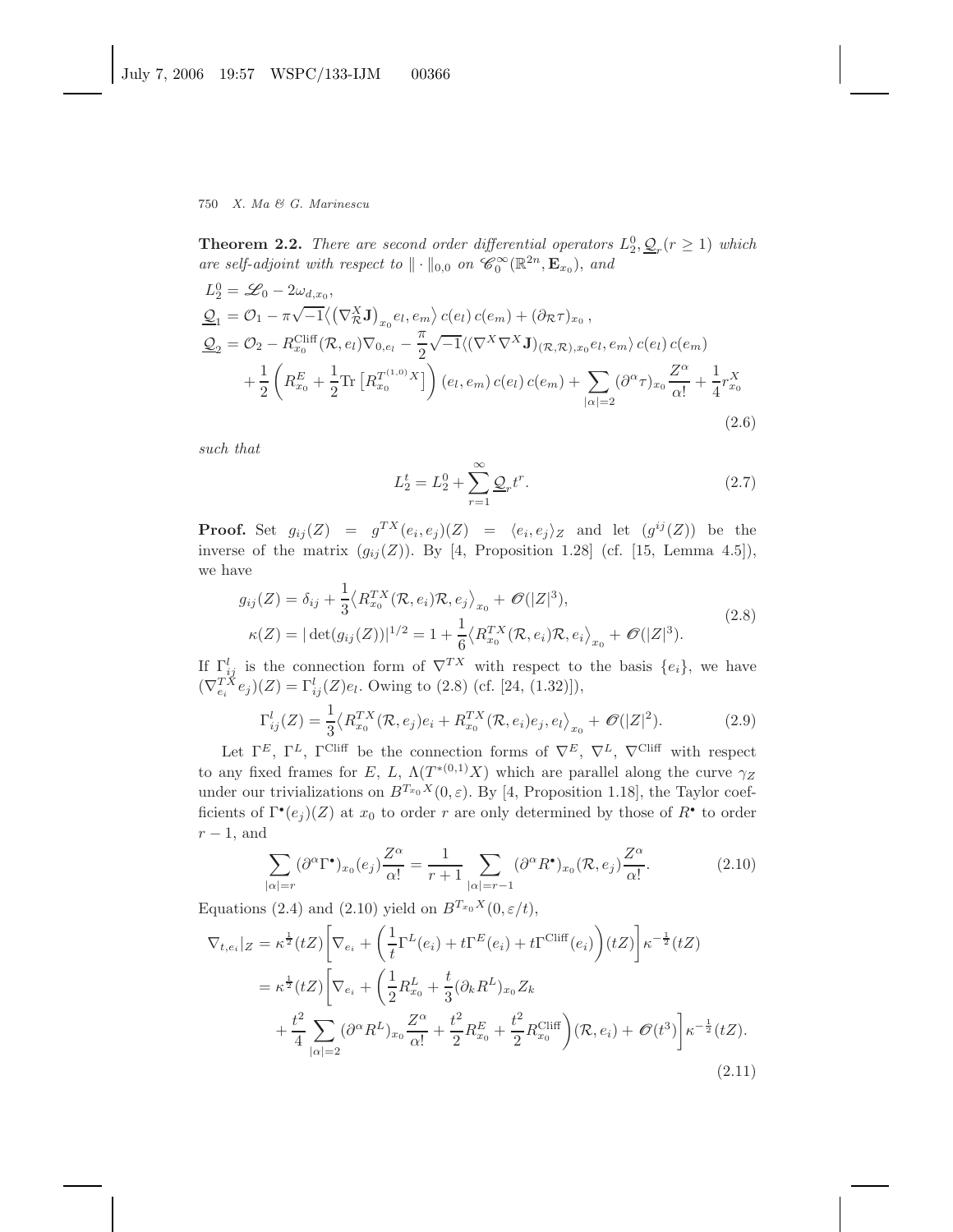Coefficients of the Asymptotic Expansion of the Bergman Kernel 751

By the definition of  $\nabla^{\text{Cliff}}$ , for  $Y, U \in \mathscr{C}^{\infty}(X, TX)$ ,

$$
\left[\nabla_U^{\text{Cliff}}, c(Y)\right] = c(\nabla_U^{TX} Y). \tag{2.12}
$$

For  $\psi \in T^*X \otimes \text{End}(\Lambda(T^{*(0,1)}X)) \simeq T^*X \otimes (C(TX) \otimes_{\mathbb{R}} \mathbb{C})$ , where  $C(TX)$  is the Clifford algebra bundle of TX, we still denote by  $\nabla^X \psi$  the covariant derivative of  $\psi$ induced by  $\nabla^{TX}$ . By using (2.12), we observe that

$$
\nabla_Y^X(\psi(\tilde{e}_j)c(\tilde{e}_j)) = (\nabla_Y^X \psi)(\tilde{e}_j)c(\tilde{e}_j) + \psi(\nabla_Y^{TX}\tilde{e}_j)c(\tilde{e}_j) + \psi(\tilde{e}_j)c(\nabla_Y^{TX}\tilde{e}_j))
$$
  
= (\nabla\_Y^X \psi)(\tilde{e}\_j)c(\tilde{e}\_j). (2.13)

Thus for  $k \geq 2$ ,

$$
(R^{L}(\tilde{e}_{l}, \tilde{e}_{m}) c(\tilde{e}_{l}) c(\tilde{e}_{m}))(tZ)
$$
  
= 
$$
\sum_{r=0}^{k} \frac{\partial^{r}}{\partial t^{r}} \left[ \left( R^{L}(\tilde{e}_{l}, \tilde{e}_{m}) c(\tilde{e}_{l}) c(\tilde{e}_{m}) \right) (tZ) \right] |_{t=0} \frac{t^{r}}{r!} + \mathcal{O}(t^{k+1})
$$
  
= 
$$
\left( R_{x_{0}}^{L} + t \left( \nabla_{\mathcal{R}}^{X} R^{L} \right)_{x_{0}} + \frac{t^{2}}{2} (\nabla^{X} \nabla^{X} R^{L})_{(\mathcal{R}, \mathcal{R}), x_{0}} (e_{l}, e_{m}) c(e_{l}) c(e_{m}) + \mathcal{O}(t^{3}). \tag{2.14}
$$

Owing to  $(1.4)$ ,  $(2.4)$ ,  $(2.11)$  and  $(2.13)$ – $(2.14)$ ,

$$
L_{2}^{t} = -g^{ij}(tZ)\left(\nabla_{t,e_{i}}\nabla_{t,e_{j}} - t\Gamma_{ij}^{l}(tZ)\nabla_{t,e_{l}}\right) + \frac{t^{2}}{4}r^{X}(tZ)
$$
  
+ 
$$
\frac{1}{2}\left\{\left[R^{L} + t^{2}\left(R^{E} + \frac{1}{2}\text{Tr}\left[R^{T^{(1,0)}}X\right]\right)\right](\tilde{e}_{l},\tilde{e}_{m})c(\tilde{e}_{l})c(\tilde{e}_{m})\right\}(tZ)
$$
  
= 
$$
-g^{ij}(tZ)\left(\nabla_{t,e_{i}}\nabla_{t,e_{j}} - t\Gamma_{ij}^{l}(tZ)\nabla_{t,e_{l}}\right)
$$
  
+ 
$$
\frac{1}{2}\left(R_{x_{0}}^{L} + t\left(\nabla_{\mathcal{R}}^{X}R^{L}\right)_{x_{0}} + \frac{t^{2}}{2}(\nabla^{X}\nabla^{X}R^{L})(\mathcal{R},\mathcal{R})_{x_{0}}\right)(e_{l},e_{m})c(e_{l})c(e_{m})
$$
  
+ 
$$
\frac{t^{2}}{2}\left(R_{x_{0}}^{E} + \frac{1}{2}\text{Tr}\left[R_{x_{0}}^{T^{(1,0)}}X\right]\right)(e_{l},e_{m})c(e_{l})c(e_{m}) + \frac{t^{2}}{4}r_{x_{0}}^{X} + \mathcal{O}(t^{3}).
$$
 (2.15)

Note that  $\nabla^X g^{TX} = 0$ . Comparing (1.5), (1.8), (2.8), (2.11), (2.15), with [24,  $(1.37)$ , we get  $(2.7)$ .

To prove the self-adjointness of  $L_2^0$ , and  $\underline{\mathcal{Q}}_r(r \geq 1)$  with respect to  $\|\cdot\|_{0,0}$  on  $\mathscr{C}_0^{\infty}(\mathbb{R}^{2n}, \mathbf{E}_{x_0})$ , we observe that it follows from the fact that  $L_2^t$  is self-adjoint with respect to  $\| \cdot \|_{0,0}$  on  $\mathscr{C}_0^{\infty}(B^{T_{x_0}X}(0,\varepsilon/t), \mathbf{E}_{x_0}).$  $\Box$ 

Let  $P^N$ ,  $\underline{P}^N$  be the orthogonal projections from  $(L^2(\mathbb{R}^{2n}, \mathbf{E}_{x_0}), || \cdot ||_{0,0})$  onto  $N = \text{Ker } \mathscr{L}_0$ ,  $\text{Ker } L_2^0$ , and let  $P^N(Z, Z')$ ,  $P^N(Z, Z')$  be the smooth kernel of  $P^N$ ,  $\underline{P}^N$  with respect to  $dv_{TX}(Z)$ . Set  $\underline{P}^{N^{\perp}} = \text{Id} - \underline{P}^N$ ,  $\underline{P}^{N^{\perp}} = \text{Id} - \underline{P}^N$ . Recall that  $q = 0$  in (1.6), thus  $\omega_d \leq -\mu_0$  on  $\Lambda^{>0}(T^{*(0,1)}X)$ , by (2.6),

$$
\underline{P}^N(Z, Z') = P^N(Z, Z') I_{\mathbb{C} \otimes E}.\tag{2.16}
$$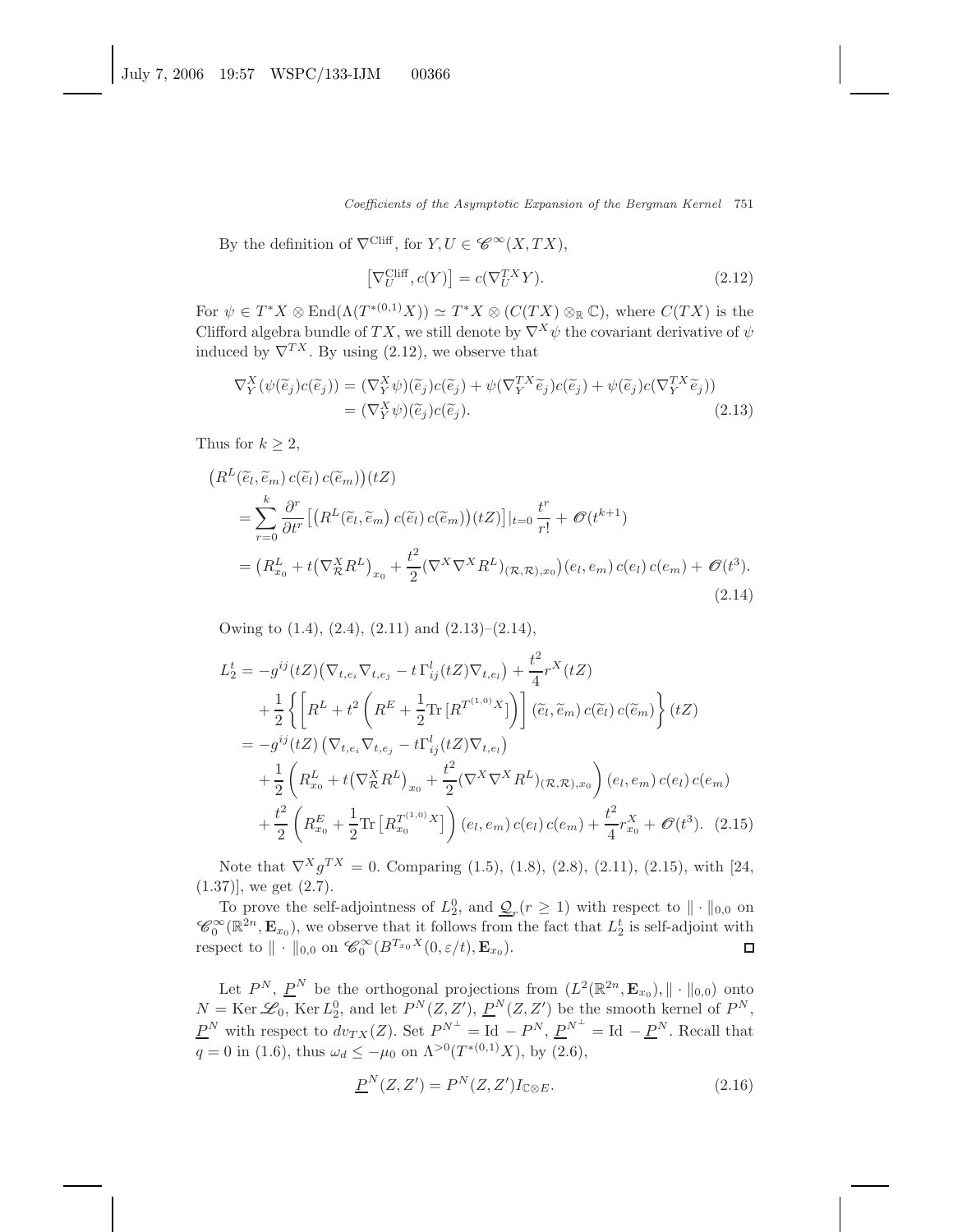**Theorem 2.3.** *We have the relation*

$$
\underline{P}^N \underline{Q}_1 \underline{P}^N = 0. \tag{2.17}
$$

**Proof.** By [24, (1.92), (1.94), (1.96)], we have

$$
(\nabla_U^X R^L)(V, W) = -2\pi \sqrt{-1} \langle (\nabla_U^X \mathbf{J})V, W \rangle,
$$
  
\n
$$
(\nabla_{\mathcal{R}} \tau)_{x_0} = -2\pi \sqrt{-1} \langle (\nabla_{\mathcal{R}}^X \mathbf{J}) w_i, \overline{w}_i \rangle,
$$
  
\n
$$
P^N \mathcal{O}_1 P^N = 0.
$$
\n(2.18)

By (2.6), (2.16) and (2.18), we get (2.17).

Set

$$
F_2 = (L_2^0)^{-1} \underline{P}^{N^{\perp}} \underline{Q}_1 (L_2^0)^{-1} \underline{P}^{N^{\perp}} \underline{Q}_1 \underline{P}^N - (L_2^0)^{-1} \underline{P}^{N^{\perp}} \underline{Q}_2 \underline{P}^N
$$
  
+  $\underline{P}^N \underline{Q}_1 (L_2^0)^{-1} \underline{P}^{N^{\perp}} \underline{Q}_1 (L_2^0)^{-1} \underline{P}^{N^{\perp}} - \underline{P}^N \underline{Q}_2 (L_2^0)^{-1} \underline{P}^{N^{\perp}}$   
+  $\underline{P}^{N^{\perp}} (L_2^0)^{-1} \underline{Q}_1 \underline{P}^N \underline{Q}_1 (L_2^0)^{-1} \underline{P}^{N^{\perp}} - \underline{P}^N \underline{Q}_1 \underline{P}^{N^{\perp}} (L_2^0)^{-2} \underline{Q}_1 \underline{P}^N.$  (2.19)

Then by Theorem 2.3 and the same argument as in [24, Sec. 1.5, 1.6], we get

$$
\mathbf{b}_1(x_0) = F_2(0,0). \tag{2.20}
$$

By Theorem 2.2, the third and fourth terms in (2.19) are adjoint of the first two terms, thus we only need to compute the first two terms and the last two terms in (2.19).

## **2.3.** *Computing the coefficient b***<sup>1</sup>**

From now on, we assume that  $J = J$ . By [24, (2.13)],

$$
\nabla_U^X J \text{ is skew-adjoint and the tensor } \langle (\nabla^X J) \cdot, \cdot \rangle \text{ is of the type}
$$
  

$$
(T^{*(1,0)} X)^{\otimes 3} \oplus (T^{*(0,1)} X)^{\otimes 3}.
$$
 (2.21)

In what follows, we will use the complex coordinates  $z = (z_1, \ldots, z_n)$ , such that  $w_i = \sqrt{2} \frac{\partial}{\partial z_i}$  is an orthonormal basis of  $T_{x_0}^{(1,0)}X$ . Then  $Z = z + \overline{z}$  and will also identify z to  $\sum_i z_i \frac{\partial}{\partial z_i}$  and  $\overline{z}$  to  $\sum_i \overline{z}_i \frac{\partial}{\partial \overline{z}_i}$  when we consider z and  $\overline{z}$  as vector fields. Remark that

$$
\left|\frac{\partial}{\partial z_i}\right|^2 = \left|\frac{\partial}{\partial \overline{z}_i}\right|^2 = \frac{1}{2}, \quad \text{so that } |z|^2 = |\overline{z}|^2 = \frac{1}{2}|Z|^2. \tag{2.22}
$$

It is very useful to rewrite  $\mathscr{L}_0$  by using the creation and annihilation operators. Set

$$
b_i = -2\nabla_{0, \frac{\partial}{\partial z_i}} = -2\frac{\partial}{\partial z_i} + \pi \overline{z}_i, \quad b_i^+ = 2\nabla_{0, \frac{\partial}{\partial \overline{z}_i}} = 2\frac{\partial}{\partial \overline{z}_i} + \pi z_i, \quad b = (b_1, \dots, b_n).
$$
\n(2.23)

$$
\Box
$$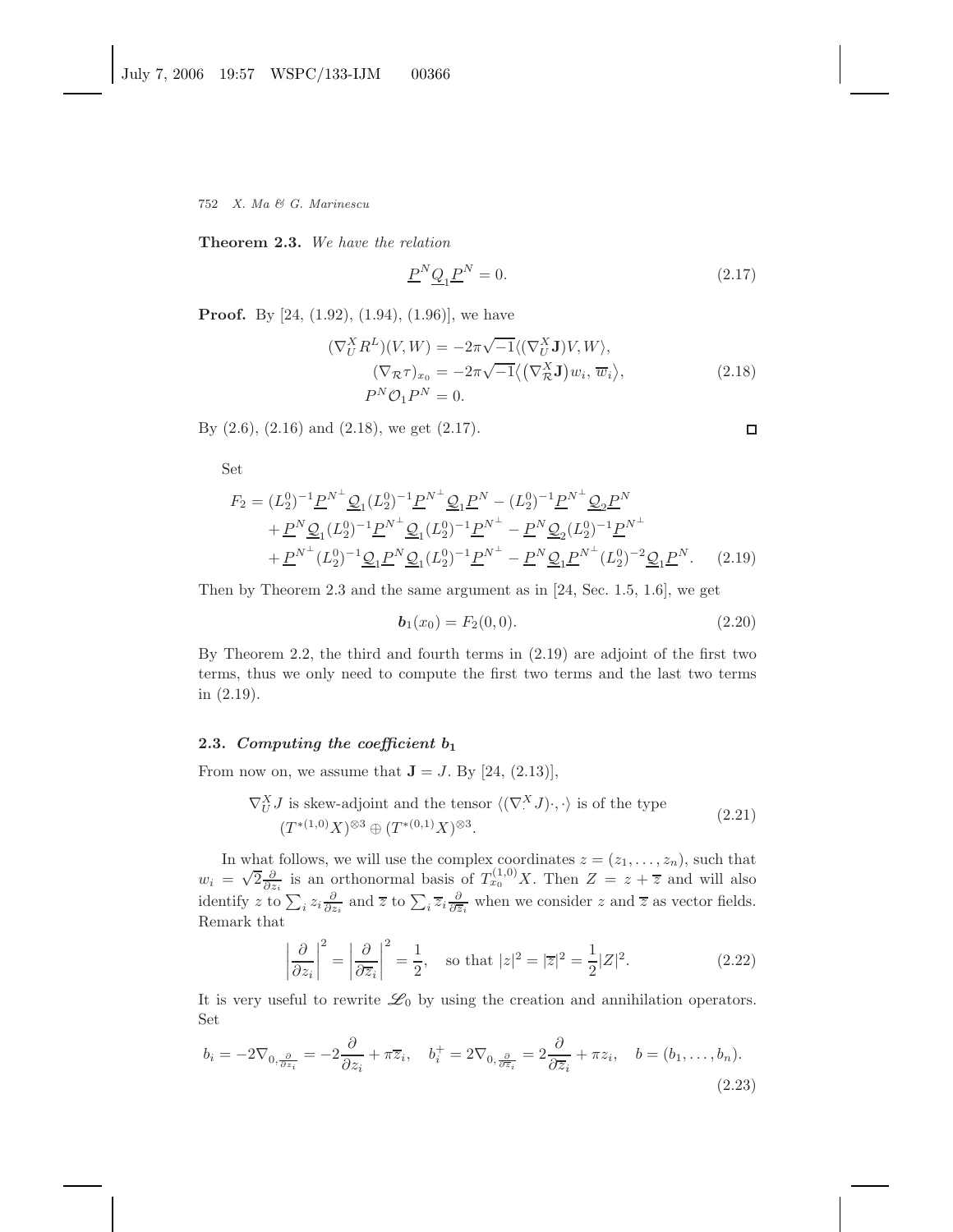Then for any polynomial  $g(z, \overline{z})$  on z and  $\overline{z}$ ,

$$
[b_i, b_j^+] = b_i b_j^+ - b_j^+ b_i = -4\pi \delta_{ij},
$$
  
\n
$$
[b_i, b_j] = [b_i^+, b_j^+] = 0,
$$
  
\n
$$
[g(z, \overline{z}), b_j] = 2 \frac{\partial}{\partial z_j} g(z, \overline{z}),
$$
  
\n
$$
[g(z, \overline{z}), b_j^+] = -2 \frac{\partial}{\partial \overline{z_j}} g(z, \overline{z}).
$$
\n(2.24)

As  $J = J$ ,  $a_j = 2\pi$  in (1.7). By (2.5) and (2.6) (cf. [24, (2.23)]),

$$
\mathcal{O}_1 = -\frac{4\pi\sqrt{-1}}{3} b_i \left\langle \left(\nabla_{\overline{z}}^X J\right) \overline{z}, \frac{\partial}{\partial \overline{z}_i} \right\rangle + \frac{4\pi\sqrt{-1}}{3} \left\langle \left(\nabla_z^X J\right) z, \frac{\partial}{\partial z_i} \right\rangle b_i^+,
$$
\n
$$
\mathcal{L}_0 = b_j b_j^+, \quad L_2^0 = b_j b_j^+ + 4\pi \overline{w}^j \wedge i_{\overline{w}_j}.
$$
\n(2.25)

We found the following result in [24, Theorem 1.15].

**Theorem 2.4.** *The spectrum of the restriction of*  $\mathscr{L}_0$  *on*  $L^2(\mathbb{R}^{2n})$  *is given by* 

$$
\operatorname{Spec} \mathcal{L}_0|_{L^2(\mathbb{R}^{2n})} = \left\{ 4\pi \sum_{i=1}^n \alpha_i : \alpha = (\alpha_1, \dots, \alpha_n) \in \mathbb{N}^n \right\}
$$
 (2.26)

and an orthogonal basis of the eigenspace of  $4\pi \sum_{i=1}^n \alpha_i$  *is given by* 

$$
b^{\alpha} \left( z^{\beta} \exp \left( -\frac{\pi}{2} \sum_{i} |z_{i}|^{2} \right) \right), \quad \text{with } \beta \in \mathbb{N}^{n} \,.
$$
 (2.27)

From  $(2.27)$ , we get

$$
P^{N}(Z, Z') = \exp\left(-\frac{\pi}{2} \sum_{i} (|z_{i}|^{2} + |z'_{i}|^{2} - 2z_{i}\overline{z'_{i}})\right).
$$
 (2.28)

As  $J = J$  here, we know the function  $\tau$  therein is  $2\pi n$ . By  $(2.6)$ ,  $(2.21)$ – $(2.23)$ ,

$$
\underline{\mathcal{Q}}_{1} = \mathcal{O}_{1} - 2\pi\sqrt{-1} \left[ \left\langle \left( \nabla_{\overline{z}}^{X} J \right) \frac{\partial}{\partial \overline{z}_{l}}, \frac{\partial}{\partial \overline{z}_{m}} \right\rangle d\overline{z}_{l} d\overline{z}_{m} \right. \n+ 4 \left\langle \left( \nabla_{z}^{X} J \right) \frac{\partial}{\partial z_{l}}, \frac{\partial}{\partial z_{m}} \right\rangle i_{\frac{\partial}{\partial \overline{z}_{l}}} i_{\frac{\partial}{\partial \overline{z}_{m}}} \right], \n\underline{\mathcal{Q}}_{2} = \mathcal{O}_{2} + R_{x_{0}}^{\text{Cliff}} \left( \mathcal{R}, \frac{\partial}{\partial \overline{z}_{i}} \right) b_{i} - R_{x_{0}}^{\text{Cliff}} \left( \mathcal{R}, \frac{\partial}{\partial z_{i}} \right) b_{i}^{+} \n- \frac{\pi}{2} \sqrt{-1} \left\langle \left( \nabla^{X} \nabla^{X} J \right)_{(\mathcal{R}, \mathcal{R})} e_{l}, e_{m} \right\rangle c(e_{l}) c(e_{m}) \n+ \frac{1}{2} \left( R_{x_{0}}^{E} + \frac{1}{2} \text{Tr} \left[ R_{x_{0}}^{T^{(1,0)}} X \right] \right) (e_{l}, e_{m}) c(e_{l}) c(e_{m}) + \frac{1}{4} r_{x_{0}}^{X}.
$$
\n(2.29)

Recall that by [24, (1.98), (2.24)] and (2.23),  $b_i^+ P^N = 0$ ,  $(b_i P^N)(Z, Z') = 2\pi (\overline{z}_i - \overline{z}'_i) P^N(Z, Z'),$   $(\mathcal{O}_1 P^N)(Z, 0) = 0.$  (2.30)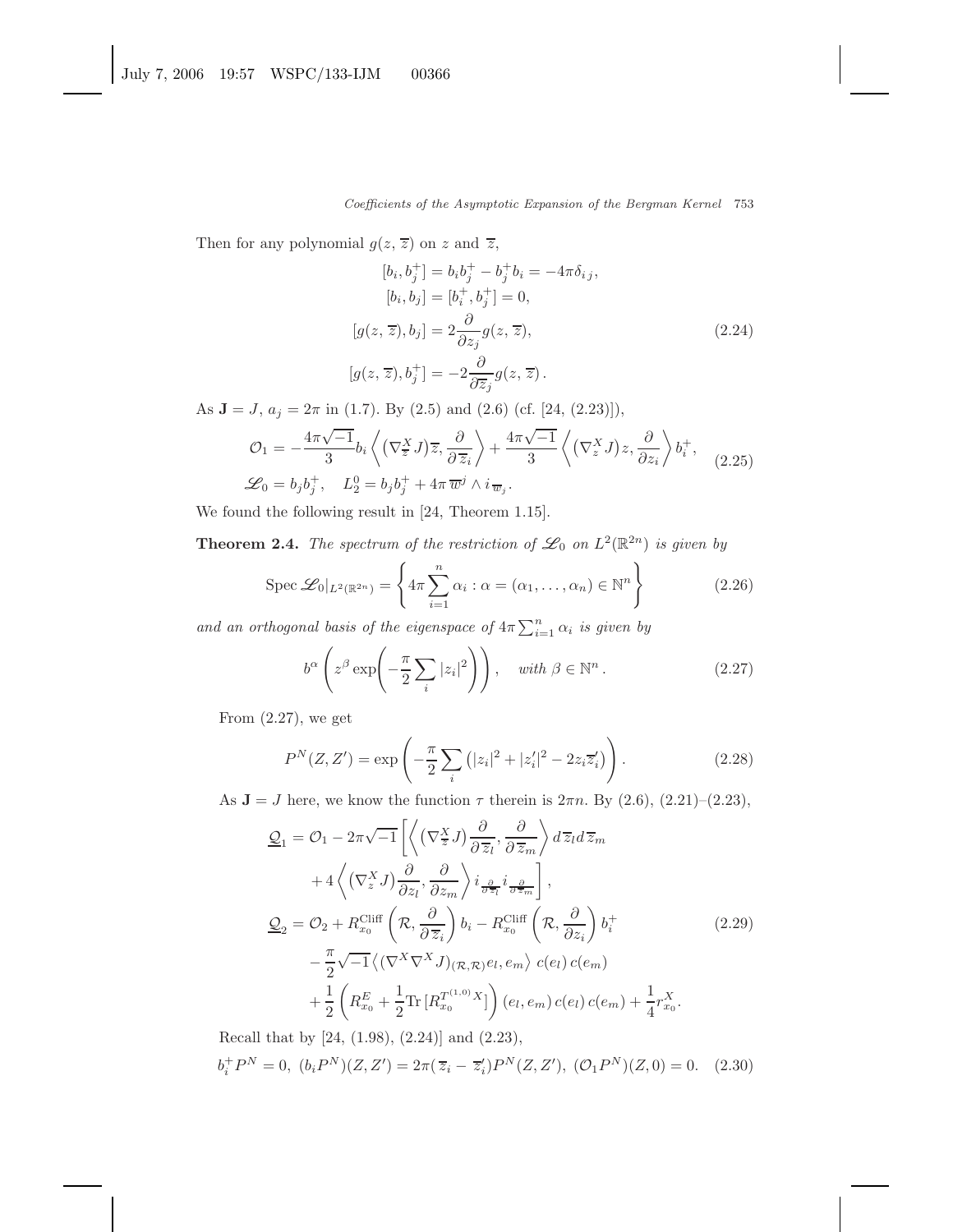By (2.16), (2.21), (2.25), (2.28)–(2.30), as in [24, (2.24)],

$$
\begin{split}\n& \frac{(\mathcal{Q}_1 P^N)(Z, Z')}{\mathcal{Z}^N} \\
&= \left[ -\frac{2\sqrt{-1}}{3} b_i b_j \left\langle \left( \nabla^X_{\frac{\partial}{\partial \overline{z}_j}} J \right) \overline{z}', \frac{\partial}{\partial \overline{z}_i} \right\rangle - \frac{4\pi\sqrt{-1}}{3} b_i \left\langle \left( \nabla^X_{\overline{z}'} J \right) \overline{z}', \frac{\partial}{\partial \overline{z}_i} \right\rangle \right. \\
& \left. -\sqrt{-1} \left\langle \left( \nabla^X_{\frac{\partial}{\partial \overline{z}_k}} J \right) \frac{\partial}{\partial \overline{z}_l}, \frac{\partial}{\partial \overline{z}_m} \right\rangle d\overline{z}_l d\overline{z}_m (b_k + 2\pi \overline{z}'_k) \right] P^N(Z, Z') I_{\mathbb{C} \otimes E}.\n\end{split}
$$
\n(2.31)

Thus by Theorem 2.4 and relations  $(2.21)$ ,  $(2.25)$  and  $(2.31)$ ,

$$
\begin{split}\n&((L_{2}^{0})^{-1}\underline{P}^{N^{\perp}}\underline{\mathcal{Q}}_{1}\underline{P}^{N})(Z,Z') \\
&= -\sqrt{-1}\left[\frac{b_{i}b_{j}}{12\pi}\left\langle\left(\nabla_{\frac{\partial}{\partial \overline{z}_{j}}}^{X}J\right)\overline{z}',\frac{\partial}{\partial \overline{z}_{i}}\right\rangle + \frac{b_{i}}{3}\left\langle\left(\nabla_{\overline{z}'}^{X}J\right)\overline{z}',\frac{\partial}{\partial \overline{z}_{i}}\right\rangle \\
&+ \left\langle\left(\nabla_{\frac{\partial}{\partial \overline{z}_{k}}}^{X}J\right)\frac{\partial}{\partial \overline{z}_{l}},\frac{\partial}{\partial \overline{z}_{m}}\right\rangle d\overline{z}_{l}d\overline{z}_{m}\left(\frac{b_{k}}{12\pi} + \frac{\overline{z}'_{k}}{4}\right)\right]P^{N}(Z,Z')I_{\mathbb{C}\otimes E}.\n\end{split} \tag{2.32}
$$

By (2.21), (2.30) and (2.32),

$$
(\underline{P}^{N^{\perp}}(L_2^0)^{-1}\underline{\mathcal{Q}}_1\underline{P}^N)(0,Z') = -\frac{\sqrt{-1}}{12}\left\langle (\nabla_{\overline{z}}^X J) \frac{\partial}{\partial \overline{z}_l}, \frac{\partial}{\partial \overline{z}_m} \right\rangle d\overline{z}_l d\overline{z}_m P^N(0,Z')I_{\mathbb{C}\otimes E},
$$
  

$$
(\underline{P}^{N^{\perp}}(L_2^0)^{-1}\underline{\mathcal{Q}}_1\underline{P}^N)(Z,0) = -\frac{\sqrt{-1}}{6}\left\langle (\nabla_{\overline{z}}^X J) \frac{\partial}{\partial \overline{z}_l}, \frac{\partial}{\partial \overline{z}_m} \right\rangle d\overline{z}_l d\overline{z}_m P^N(Z,0)I_{\mathbb{C}\otimes E}.
$$
\n(2.33)

Recall that  $L_2^0$ ,  $\mathcal{Q}_1$  are self-adjoint with respect to  $\|\cdot\|_{0,0}$  on  $\mathscr{C}_0^{\infty}(\mathbb{R}^{2n}, \mathbf{E}_{x_0})$ . After taking the adjoint of  $(2.33)$ , by  $(2.22)$  and  $(2.28)$ , we get

$$
\underbrace{(P^N \mathcal{Q}_1(L_2^0)^{-1} P^{N^{\perp}})(Z',0)}_{\mathcal{L}^N \mathcal{Q}_1(L_2^0)^{-1} P^{N^{\perp}}}(Z',0) = \frac{\sqrt{-1}}{3} \left\langle (\nabla_{z'}^X J) \frac{\partial}{\partial z_l}, \frac{\partial}{\partial z_m} \right\rangle I_{\mathbb{C} \otimes E} i_{\frac{\partial}{\partial \overline{z}_m}} i_{\frac{\partial}{\partial \overline{z}_l}} P^N(Z',0),
$$
\n
$$
\underbrace{(P^N \mathcal{Q}_1(L_2^0)^{-1} P^{N^{\perp}})(0,Z)}_{\mathcal{L}^N \mathcal{Q}_2(L_2^0)} = \frac{2\sqrt{-1}}{3} \left\langle (\nabla_z^X J) \frac{\partial}{\partial z_l}, \frac{\partial}{\partial z_m} \right\rangle I_{\mathbb{C} \otimes E} i_{\frac{\partial}{\partial \overline{z}_m}} i_{\frac{\partial}{\partial \overline{z}_l}} P^N(0,Z).
$$
\n(2.34)

Note that  $\int_{\mathbb{C}} |z|^2 e^{-\pi |z|^2} = 1/\pi$ . By (2.21), (2.22), (2.28), (2.33) and (2.34),

$$
\begin{split}\n\left(\underline{P}^{N^{\perp}}(L_{2}^{0})^{-1}\underline{\mathcal{Q}}_{1}\underline{P}^{N}\underline{\mathcal{Q}}_{1}(L_{2}^{0})^{-1}\underline{P}^{N^{\perp}}\right)(0,0) \\
&=\frac{1}{36\pi}\left\langle \left(\nabla_{\frac{\partial}{\partial\overline{z}_{k}}}^{X}J\right)\frac{\partial}{\partial\overline{z}_{l}},\frac{\partial}{\partial\overline{z}_{m}}\right\rangle \left\langle \left(\nabla_{\frac{\partial}{\partial z_{k}}}^{X}J\right)\frac{\partial}{\partial z_{i}},\frac{\partial}{\partial z_{j}}\right\rangle d\overline{z}_{l}d\overline{z}_{m}I_{\mathbb{C}\otimes E}i_{\frac{\partial}{\partial\overline{z}_{j}}}i_{\frac{\partial}{\partial\overline{z}_{i}}},\n\end{split} \tag{2.35}
$$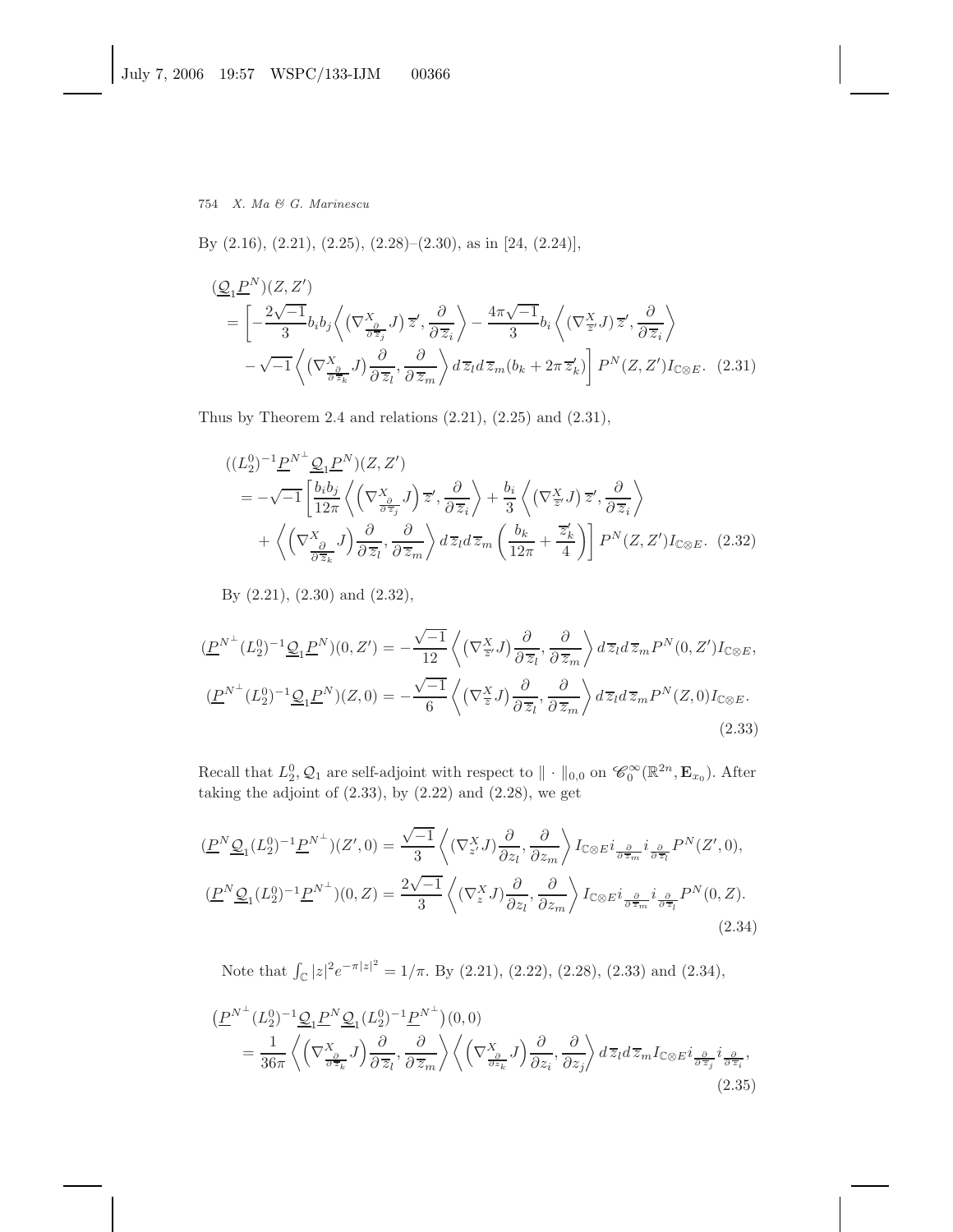Coefficients of the Asymptotic Expansion of the Bergman Kernel 755

$$
- \left( \underline{P}^{N} \underline{Q}_{1} \underline{P}^{N^{\perp}} (L_{2}^{0})^{-2} \underline{Q}_{1} \underline{P}^{N}) (0, 0) \right)
$$
  
\n
$$
= -\frac{1}{9\pi} \left\langle \left( \nabla^{X}_{\frac{\partial}{\partial z_{k}}} J \right) \frac{\partial}{\partial z_{i}}, \frac{\partial}{\partial z_{j}} \right\rangle \left\langle \left( \nabla^{X}_{\frac{\partial}{\partial z_{k}}} J \right) \frac{\partial}{\partial \overline{z_{l}}}, \frac{\partial}{\partial \overline{z_{m}}} \right\rangle I_{\mathbb{C} \otimes E} i_{\frac{\partial}{\partial \overline{z}_{j}}} i_{\frac{\partial}{\partial \overline{z}_{l}}} d\overline{z_{l}} d\overline{z_{m}} I_{\mathbb{C} \otimes E}
$$
  
\n
$$
= -\frac{1}{9\pi} \left\langle \left( \nabla^{X}_{\frac{\partial}{\partial z_{k}}} J \right) \frac{\partial}{\partial \overline{z_{l}}}, \left( \nabla^{X}_{\frac{\partial}{\partial z_{k}}} J \right) \frac{\partial}{\partial z_{l}} \right\rangle .
$$
\n(2.36)

Let  $h_i(Z)$  (respectively,  $F(Z)$ ) be polynomials in Z with degree 1 (respectively, 2), then by Theorem 2.4, (2.24), (2.25) and (2.30),

$$
\begin{split}\n\left(\mathcal{L}_{0}^{-1}P^{N^{\perp}}h_{i}b_{i}P^{N}\right)(0,0) &= \left(\mathcal{L}_{0}^{-1}P^{N^{\perp}}b_{i}h_{i}P^{N}\right)(0,0) = -\frac{1}{2\pi}\frac{\partial h_{i}}{\partial z_{i}}, \\
\left(\mathcal{L}_{0}^{-1}P^{N^{\perp}}FP^{N}\right)(0,0) &= -\frac{1}{4\pi^{2}}\frac{\partial^{2}F}{\partial z_{i}\partial\overline{z}_{i}}, \\
\left((L_{2}^{0})^{-1}Fd\,\overline{z}_{l}d\,\overline{z}_{m}\underline{P}^{N}\right)(0,0) &= \frac{1}{2\pi}\left((L_{2}^{0})^{-1}\frac{\partial^{2}F}{\partial z_{i}\partial\overline{z}_{i}}(b_{i}z_{i}+2)d\,\overline{z}_{l}d\,\overline{z}_{m}\underline{P}^{N}\right)(0,0) \\
&= \frac{1}{8\pi^{2}}\frac{\partial^{2}F}{\partial z_{i}\partial\overline{z}_{i}}\left(\left(\frac{b_{i}z_{i}}{3}+1\right)d\,\overline{z}_{l}d\,\overline{z}_{m}\underline{P}^{N}\right)(0,0) \\
&= \frac{1}{24\pi^{2}}\frac{\partial^{2}F}{\partial z_{i}\partial\overline{z}_{i}}d\overline{z}_{l}d\overline{z}_{m}I_{\mathbb{C}\otimes E}.\n\end{split}
$$

Observe that for a monomial Q in  $b_i$ ,  $z_i$ ,  $b_i^+, \overline{z}_i$ , if the total degree of  $b_i$ ,  $z_i$  is not the same as the total degree of  $b_i^+, \overline{z}_i$ , then  $(Q\underline{P}^N)(0,0) = 0$ . Theorem 2.4 and relations (2.22), (2.25), (2.29), (2.30), (2.33) and (2.37) imply that

$$
\begin{split}\n&((L_{2}^{0})^{-1}\underline{P}^{N^{\perp}}\underline{\mathcal{Q}}_{1}(L_{2}^{0})^{-1}\underline{\mathcal{Q}}_{1}\underline{P}^{N})(0,0) \\
&= \left((L_{2}^{0})^{-1}\underline{P}^{N^{\perp}}(-8\pi\sqrt{-1})\left\langle(\nabla_{z}^{X}J)\frac{\partial}{\partial z_{i}},\frac{\partial}{\partial z_{j}}\right\rangle\right. \\
&\times i_{\frac{\partial}{\partial \overline{z}_{i}}}i_{\frac{\partial}{\partial \overline{z}_{j}}}\times \frac{-\sqrt{-1}}{6}\left\langle(\nabla_{\overline{z}}^{X}J)\frac{\partial}{\partial \overline{z}_{l}},\frac{\partial}{\partial \overline{z}_{m}}\right\rangle d\overline{z}_{l}d\overline{z}_{m}P^{N}\right)(0,0)I_{\mathbb{C}\otimes E} \quad(2.38) \\
&= \frac{4\pi}{3}\left((L_{2}^{0})^{-1}\underline{P}^{N^{\perp}}\left\langle(\nabla_{z}^{X}J)\frac{\partial}{\partial z_{l}},(\nabla_{\overline{z}}^{X}J)\frac{\partial}{\partial \overline{z}_{l}}\right\rangle P^{N}\right)(0,0)I_{\mathbb{C}\otimes E} \\
&= -\frac{1}{3\pi}\left\langle(\nabla_{\overline{\partial_{z}}^{X}}^{X}J)\frac{\partial}{\partial z_{l}},(\nabla_{\overline{\partial_{\overline{z}}^{X}}^{X}J)\frac{\partial}{\partial \overline{z}_{l}}\right\rangle I_{\mathbb{C}\otimes E}.\n\end{split}
$$

Now we will compute  $((L_2^0)^{-1} \underline{P}^{N^{\perp}} \underline{Q}_2 \underline{P}^N)(0,0)$ . By (1.1) and (2.21),

Tr 
$$
[R^{T^{(1,0)}X}]
$$
 =  $2\left\langle R^{TX} \frac{\partial}{\partial z_j}, \frac{\partial}{\partial \overline{z}_j} \right\rangle$   
  $+ \frac{1}{2} \left\langle \left(\nabla \frac{X}{\partial z_l} J\right) \frac{\partial}{\partial z_j}, \left(\nabla \frac{X}{\partial \overline{z}_m} J\right) \frac{\partial}{\partial \overline{z}_j} \right\rangle d\overline{z}_m \wedge dz_l.$  (2.39)

By definition, for  $U, V \in TX$ , we have

$$
(\nabla^X \nabla^X J)_{(U,V)} - (\nabla^X \nabla^X J)_{(V,U)} = [R^{TX}(U,V), J].
$$
\n(2.40)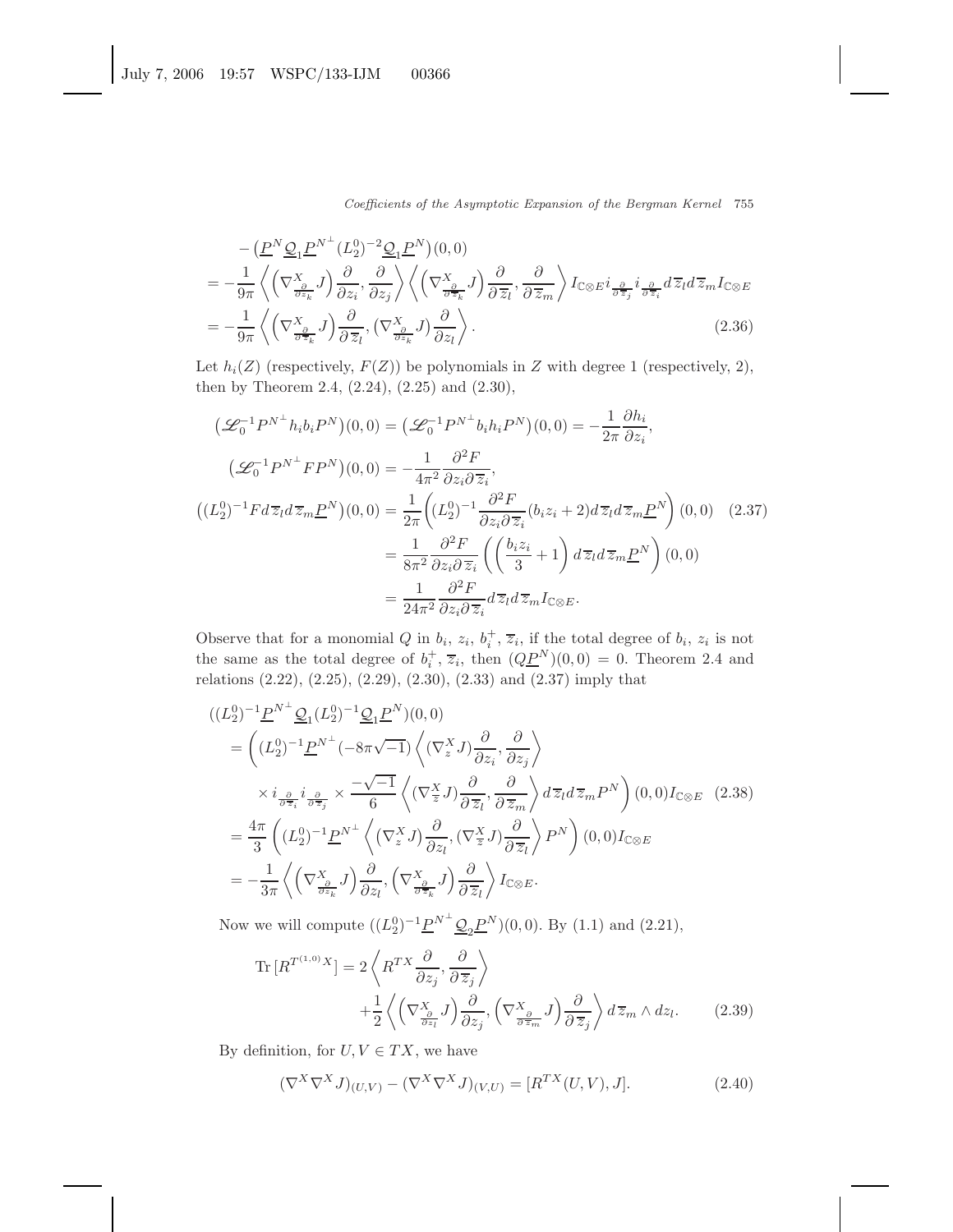By [24, (2.19)], for  $u_1, u_2, u_3 \in T^{(1,0)}X$ ,  $\overline{v}_1, \overline{v}_2 \in T^{(0,1)}X$ ,

$$
(\nabla^{X} \nabla^{X} J)_{(u_1, u_2)} u_3, \, (\nabla^{X} \nabla^{X} J)_{(\overline{u}_1, \overline{u}_2)} u_3 \in T^{(0,1)} X, \n(\nabla^{X} \nabla^{X} J)_{(\overline{u}_1, u_2)} \overline{u}_3 \in T^{(0,1)} X, \n2\sqrt{-1} \left\langle (\nabla^{X} \nabla^{X} J)_{(u_1, \overline{v}_1)} u_2, \overline{v}_2 \right\rangle = \left\langle (\nabla^{X}_{u_1} J) u_2, (\nabla^{X}_{\overline{v}_1} J) \overline{v}_2 \right\rangle. \tag{2.41}
$$

By (1.1), (2.16), (2.28)–(2.30) and (2.39),

$$
\underline{P}^{N^{\perp}}(\underline{Q}_{2}-\mathcal{O}_{2})\underline{P}^{N} \n= \underline{P}^{N^{\perp}}\left\{\frac{1}{2}\text{Tr}\left[R^{T^{(1,0)}X}\right]\left(\mathcal{R},\frac{\partial}{\partial\,\overline{z}_{i}}\right)b_{i} \right. \n- \left\langle \left(R^{TX}\left(\mathcal{R},\frac{\partial}{\partial\,\overline{z}_{i}}\right)b_{i}-2\pi\sqrt{-1}(\nabla^{X}\nabla^{X}J)_{(\mathcal{R},\mathcal{R})}\right)\frac{\partial}{\partial z_{i}},\frac{\partial}{\partial\,\overline{z}_{i}}\right\rangle \right. \n+ \left\langle \left(\frac{1}{2}R^{TX}\left(\mathcal{R},\frac{\partial}{\partial\,\overline{z}_{i}}\right)b_{i}-\pi\sqrt{-1}(\nabla^{X}\nabla^{X}J)_{(\mathcal{R},\mathcal{R})}\right)\frac{\partial}{\partial\,\overline{z}_{i}},\frac{\partial}{\partial\,\overline{z}_{m}}\right\rangle d\,\overline{z}_{l}d\,\overline{z}_{m} \n+ \left(R^{E}+\frac{1}{2}\text{Tr}\left[R^{T^{(1,0)}X}\right]\right)\left(\frac{\partial}{\partial\,\overline{z}_{i}},\frac{\partial}{\partial\,\overline{z}_{m}}\right)d\overline{z}_{l}d\overline{z}_{m}\right\}\underline{P}^{N}.
$$
\n(2.42)

Thus by (2.30), (2.37), (2.40) and (2.42),

$$
-((L_{2}^{0})^{-1} \underline{P}^{N^{\perp}} (\underline{Q}_{2} - \mathcal{O}_{2}) \underline{P}^{N})(0,0)
$$
\n
$$
= \left\{ \frac{1}{4\pi} \text{Tr} \left[ R^{T^{(1,0)}} X \right] \left( \frac{\partial}{\partial z_{i}}, \frac{\partial}{\partial \overline{z}_{i}} \right) - \frac{1}{2\pi} \left\langle R^{TX} \left( \frac{\partial}{\partial z_{i}}, \frac{\partial}{\partial \overline{z}_{i}} \right) - \sqrt{-1} \left( 2(\nabla^{X} \nabla^{X} J)_{(\frac{\partial}{\partial z_{i}}, \frac{\partial}{\partial \overline{z}_{i}})} - \left[ R^{TX} \left( \frac{\partial}{\partial z_{i}}, \frac{\partial}{\partial \overline{z}_{i}} \right), J \right] \right) \frac{\partial}{\partial z_{l}}, \frac{\partial}{\partial \overline{z}_{l}} \right\rangle - \frac{1}{24\pi} \left\langle R^{TX} \left( \frac{\partial}{\partial z_{i}}, \frac{\partial}{\partial \overline{z}_{i}} \right) - \sqrt{-1} \left( 2(\nabla^{X} \nabla^{X} J)_{(\frac{\partial}{\partial z_{i}}, \frac{\partial}{\partial z_{i}})} + \left[ R^{TX} \left( \frac{\partial}{\partial z_{i}}, \frac{\partial}{\partial \overline{z}_{i}} \right), J \right] \right) \frac{\partial}{\partial \overline{z}_{l}}, \frac{\partial}{\partial \overline{z}_{m}} \right\rangle d\overline{z}_{l} d\overline{z}_{m}
$$
\n
$$
- \frac{1}{8\pi} \left( R^{E} + \frac{1}{2} \text{Tr} \left[ R^{T^{(1,0)}} X \right] \right) \left( \frac{\partial}{\partial \overline{z}_{l}}, \frac{\partial}{\partial \overline{z}_{m}} \right) d\overline{z}_{l} d\overline{z}_{m} \right) I_{\mathbb{C} \otimes E}. (2.43)
$$

From (2.39), (2.41) and (2.43), we have

$$
-((L_2^0)^{-1} \underline{P}^{N^{\perp}} (\underline{Q}_2 - \mathcal{O}_2) \underline{P}^N)(0,0)
$$
  
=  $\left\{ \frac{1}{4\pi} \text{Tr} \left[ R^{T^{(1,0)}} X \right] \left( \frac{\partial}{\partial z_i}, \frac{\partial}{\partial \overline{z}_i} \right) - \frac{1}{2\pi} \left\langle \left( R^{TX} \left( \frac{\partial}{\partial z_i}, \frac{\partial}{\partial \overline{z}_i} \right) - 2\sqrt{-1} (\nabla^X \nabla^X J) \left( \frac{\partial}{\partial z_i}, \frac{\partial}{\partial \overline{z}_i} \right) \right) \frac{\partial}{\partial z_l}, \frac{\partial}{\partial \overline{z}_l} \right\rangle$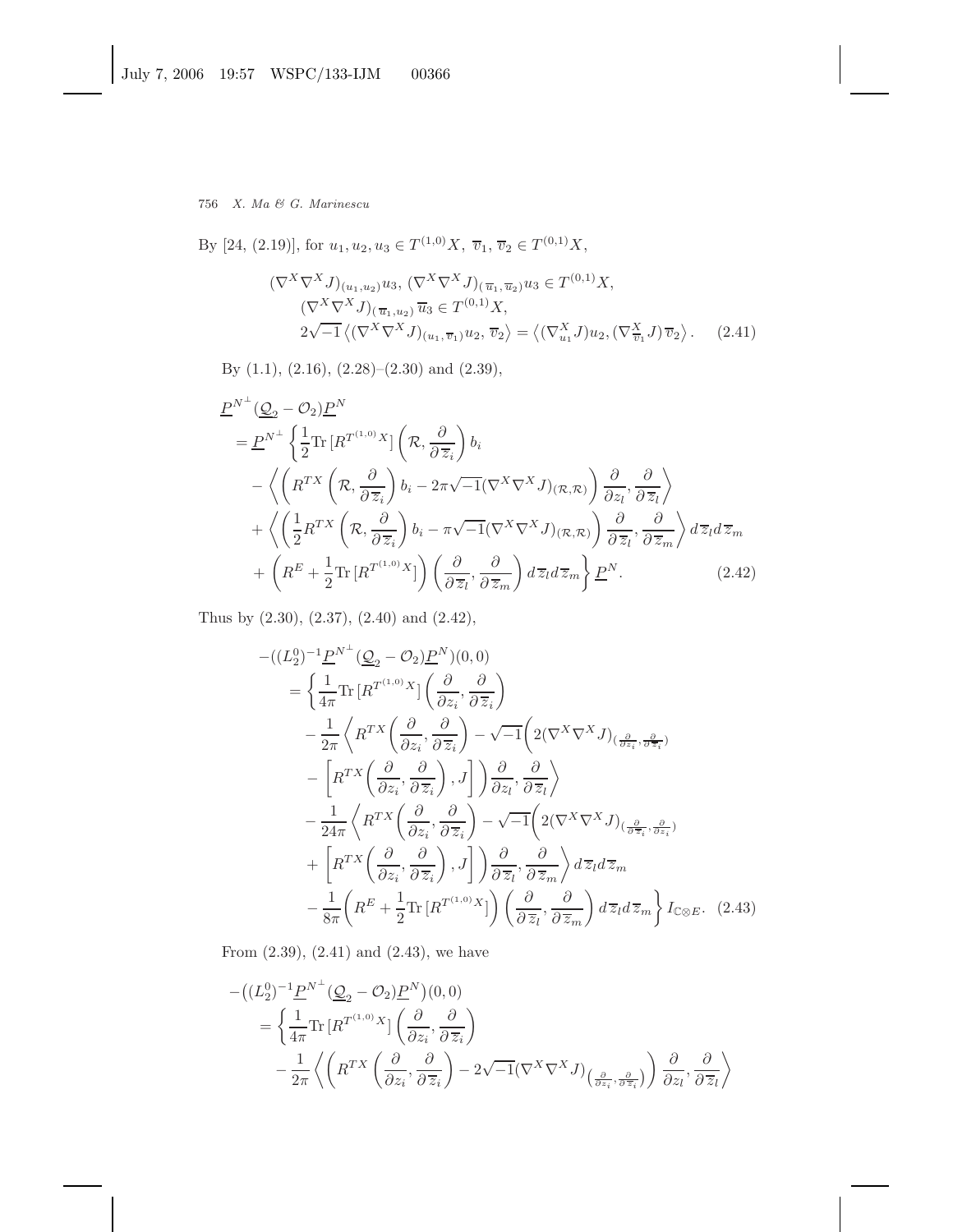Coefficients of the Asymptotic Expansion of the Bergman Kernel 757

$$
+\left[\frac{1}{24\pi}\left\langle R^{TX}\left(\frac{\partial}{\partial z_i},\frac{\partial}{\partial \overline{z}_i}\right)\frac{\partial}{\partial \overline{z}_l},\frac{\partial}{\partial \overline{z}_m}\right\rangle\right] -\frac{1}{8\pi}\left(R^{E}+\frac{1}{2}\text{Tr}\left[R^{T^{(1,0)}}X\right]\right)\left(\frac{\partial}{\partial \overline{z}_l},\frac{\partial}{\partial \overline{z}_m}\right)\right]d\overline{z}_l d\overline{z}_m}{} \left\{I_{\mathbb{C}\otimes E}\right\} =\left\{\frac{3}{8\pi}\left\langle (\nabla_{\frac{\partial}{\partial z_l}}^X J)\frac{\partial}{\partial z_j}, (\nabla_{\frac{\partial}{\partial \overline{z}_l}}^X J)\frac{\partial}{\partial \overline{z}_j}\right\rangle\right. -\frac{1}{12\pi}\left\langle R^{TX}\left(\frac{\partial}{\partial \overline{z}_l},\frac{\partial}{\partial \overline{z}_m}\right)\frac{\partial}{\partial z_i},\frac{\partial}{\partial \overline{z}_i}\right\rangle d\overline{z}_l d\overline{z}_m -\frac{1}{8\pi}R^{E}(\frac{\partial}{\partial \overline{z}_l},\frac{\partial}{\partial \overline{z}_m})d\overline{z}_l d\overline{z}_m\right\}I_{\mathbb{C}\otimes E}.
$$
\n(2.44)

By [24, (2.39)],

$$
-(\mathcal{L}_0^{-1}P^{N^{\perp}}\mathcal{O}_2\underline{P}^N)(0,0)
$$
  
=  $\frac{1}{2\pi} \left\{ \left\langle R^{TX} \left( \frac{\partial}{\partial z_i}, \frac{\partial}{\partial \overline{z}_j} \right) \frac{\partial}{\partial z_j}, \frac{\partial}{\partial \overline{z}_i} \right\rangle + R^E \left( \frac{\partial}{\partial z_i}, \frac{\partial}{\partial \overline{z}_i} \right) \right\} I_{\mathbb{C}\otimes E}.$  (2.45)

By (2.19), (2.20), (2.35), (2.36), (2.38), (2.44), (2.45), and the discussion after (2.20), we get

$$
b_{1}(x) = \frac{1}{\pi} \left[ \left\langle R^{TX} \left( \frac{\partial}{\partial z_{i}}, \frac{\partial}{\partial \overline{z}_{j}} \right) \frac{\partial}{\partial z_{j}}, \frac{\partial}{\partial \overline{z}_{i}} \right\rangle + R^{E} \left( \frac{\partial}{\partial z_{j}}, \frac{\partial}{\partial \overline{z}_{j}} \right) \right]
$$
  

$$
- \frac{1}{36} \sum_{kl} \left| \left( \nabla \frac{x_{\partial}}{\partial \overline{z}_{k}} J \right) \frac{\partial}{\partial \overline{z}_{l}} \right|^{2} \right] I_{\mathbb{C} \otimes E} + \frac{1}{36\pi} \left\langle \left( \nabla \frac{x_{\partial}}{\partial \overline{z}_{k}} J \right) \frac{\partial}{\partial \overline{z}_{l}}, \frac{\partial}{\partial \overline{z}_{m}} \right\rangle
$$
  

$$
\times \left\langle \left( \nabla \frac{x_{\partial}}{\partial z_{k}} J \right) \frac{\partial}{\partial z_{i}}, \frac{\partial}{\partial z_{j}} \right\rangle d\overline{z}_{l} \wedge d\overline{z}_{m} I_{\mathbb{C} \otimes E} i_{\frac{\partial}{\partial \overline{z}_{j}}} \wedge i_{\frac{\partial}{\partial \overline{z}_{i}}}
$$
  

$$
- \frac{1}{8\pi} \left( \frac{2}{3} \left\langle R^{TX} \frac{\partial}{\partial z_{i}}, \frac{\partial}{\partial \overline{z}_{i}} \right\rangle + R^{E} \right) \left( \frac{\partial}{\partial \overline{z}_{l}}, \frac{\partial}{\partial \overline{z}_{m}} \right) d\overline{z}_{l} \wedge d\overline{z}_{m} I_{\mathbb{C} \otimes E}
$$
  

$$
+ \frac{1}{2\pi} \left( \frac{2}{3} \left\langle R^{TX} \frac{\partial}{\partial z_{i}}, \frac{\partial}{\partial \overline{z}_{i}} \right\rangle + R^{E} \right) \left( \frac{\partial}{\partial z_{l}}, \frac{\partial}{\partial z_{m}} \right) I_{\mathbb{C} \otimes E} i_{\frac{\partial}{\partial \overline{z}_{m}}} \wedge i_{\frac{\partial}{\partial \overline{z}_{l}}} . (2.46)
$$

Moreover, we learn from [24, Lemma 2.2] that

$$
r^X = -\langle R^{TX}(e_i, e_j)e_i, e_j \rangle = 8 \left\langle R^{TX}\left(\frac{\partial}{\partial z_i}, \frac{\partial}{\partial \overline{z}_j}\right) \frac{\partial}{\partial z_j}, \frac{\partial}{\partial \overline{z}_i} \right\rangle - \frac{1}{4} |\nabla^X J|^2. \tag{2.47}
$$

We are now ready to conclude. By  $(2.46)$  and  $(2.47)$ , we get the formula  $(2.1)$ for  $b_1$ . We obtain then  $(2.2)$  by taking the trace of  $(2.1)$ . The proof of Theorem 2.1 is complete.

## **Acknowledgements**

We thank Professor Johannes Sjöstrand for useful conversations and the referee for useful comments.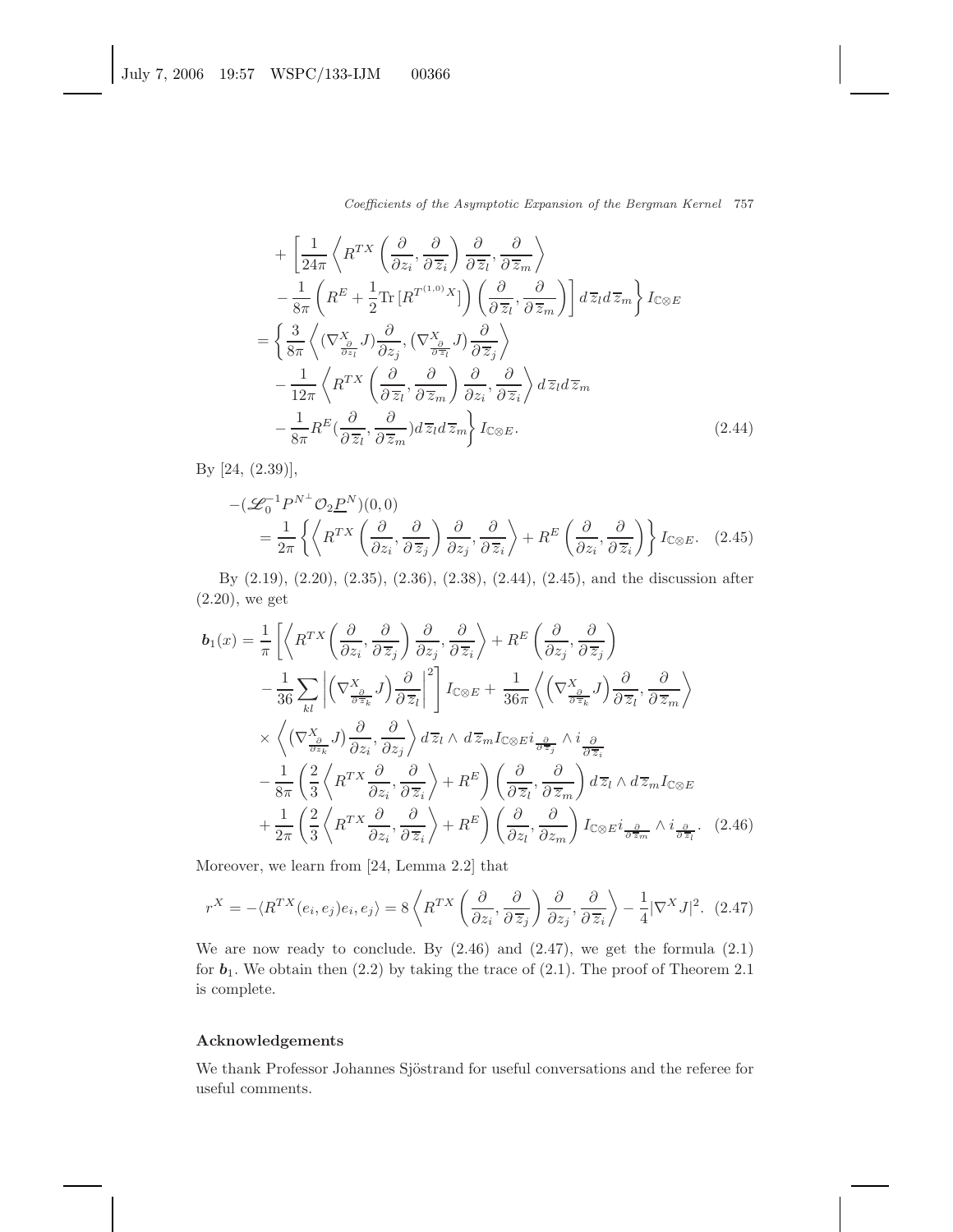#### **References**

- [1] A. Andreotti and H. Grauert, Th´eor`eme de finitude pour la cohomologie des espaces complexes, Bull. Soc. Math. France **90** (1962) 193–259.
- [2] A. Andreotti and C. D. Hill, E. E. Levi convexity and the Hans Lewy problem. I. Reduction to vanishing theorems, Ann. Scuola Norm. Sup. Pisa (3) **26** (1972) 325–363.
- [3] A. Andreotti and C. D. Hill, E. E. Levi convexity and the Hans Lewy problem. II. Vanishing theorems, Ann. Scuola Norm. Sup. Pisa (3) **26** (1972) 747–806.
- [4] N. Berline, E. Getzler and M. Vergne, Heat Kernels and Dirac Operators, Grundlehren der Mathematischen Wissenschaften, Band 298 (Springer-Verlag, Berlin, 1992).
- [5] R. Berman and J. Sjöstrand, Asymptotics for Bergman-Hodge kernels for high powers of complex line bundles, preprint, arXiv:math.CV/0511158 (2005).
- [6] J.-M. Bismut, Demailly's asymptotic Morse inequalities: A heat equation proof, J. Funct. Anal. **72**(2) (1987) 263–278.
- [7] ——, A local index theorem for non-Kähler manifolds, *Math. Ann.* **284**(4) (1989) 681–699.
- [8] ——, Koszul complexes, harmonic oscillators, and the Todd class, J. Amer. Math. Soc.  $3(1)$  (1990) 159–256, with an appendix by the author and C. Soulé.
- [9] J.-M. Bismut and E. Vasserot, The asymptotics of the Ray-Singer analytic torsion ´ associated with high powers of a positive line bundle, Commun. Math. Phys. **125**(2) (1989) 355–367.
- [10] D. Borthwick and A. Uribe, Almost complex structures and geometric quantization, Math. Res. Lett. **3**(6) (1996) 845–861. Erratum: **5** (1998) 211–212.
- [11] L. Boutet de Monvel, Hypoelliptic operators with double characteristics and related pseudo-differential operators, Commun. Pure Appl. Math. **27** (1974) 585–639.
- [12] L. Boutet de Monvel and J. Sjöstrand, Sur la singularité des noyaux de Bergman et de Szegö, J. Equations Dérivées Partielles Rennes (1975) 123–164; Astérisque, No. 34–35.
- [13] M. Braverman, Vanishing theorems on covering manifolds, Contemporary Mathematics, Vol. 231 (American Mathematical Society, Providence, RI, 1999), pp. 1–23.
- [14] D. Catlin, The Bergman kernel and a theorem of Tian, in Analysis and Geometry in Several Complex Variables (Katata, 1997), Trends in Mathematics (Birkhäuser Boston, Boston, MA, 1999), pp. 1–23.
- [15] X. Dai, K. Liu and X. Ma, On the asymptotic expansion of Bergman kernel, C. R. Math. Acad. Sci. Paris **339**(3) (2004) 193–198. The full version: J. Differential Geom. **72** (2006) 1–41.
- [16] J.-P. Demailly, Sur l'identité de Bochner-Kodaira-Nakano en géométrie hermitienne, Lecture Notes in Mathematics, Vol. 1198 (Springer Verlag, 1985), pp. 88–97.
- [17] S. K. Donaldson, Remarks on gauge theory, complex geometry and 4-manifold topology, in Fields Medallists' Lectures, World Scientific Series in 20th Century Mathematics, Vol. 5 (World Scientific Publishing, River Edge, NJ, 1997), pp. 384–403.
- [18] P. Gauduchon, *Calabi's Extremal Kähler Metrics: An Elementary Introduction*, book in preparation (2005).
- [19] Ph. A. Griffiths, The extension problem in complex analysis. II. Embeddings with positive normal bundle, Amer. J. Math. **88** (1966) 366–446.
- [20] V. Guillemin and A. Uribe, The Laplace operator on the *n*th tensor power of a line bundle: eigenvalues which are uniformly bounded in *n*, Asymptotic Anal. **1**(2) (1988) 105–113.